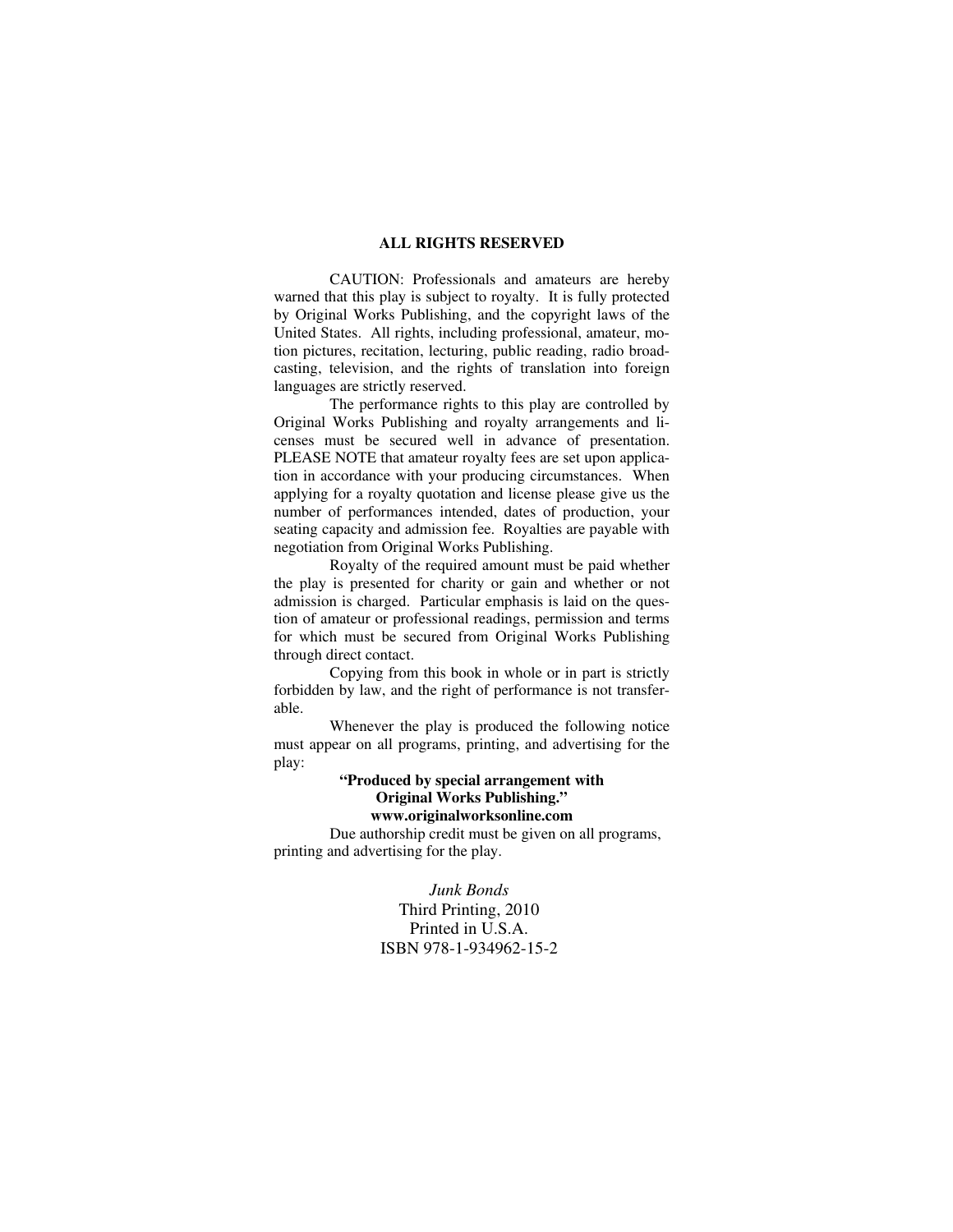# **More Great Plays Available From OWP**

# **Good Mourning, America by Lucy Wang**

*8 Actors playing various roles* **Synopsis:** Good Mourning, America focuses on the immediate aftermath of 9/11 and explores how terror, tragedy and the misappropriation of tragedy stirs a melting pot, adding plenty of spice and a wicked splash of dark comedy. Friendship, hope and American ingenuity on the rebound, with a biting vengeance.

# **Liberation by Steve Patterson**

*5 Males, 4 Females* **Synopsis:** Set during the heat of the Bosnian conflict, a young Bosnian soldier deserts his company, fleeing with his sister to a Sarajevo newspaper office in hopes of striking a deal. In exchange for safe passage out of Bosnia, he will give eyewitness testimony of his com-

pany's participation in the massacres of Muslim men and boys and systematic rapes of Muslim women. But before his testimony can be recorded, the office is surrounded by Serbian infantry. The newspaper editors are given 24 hours to give up the soldier or be stormed by the troops.

\*Contains heavy language and violence.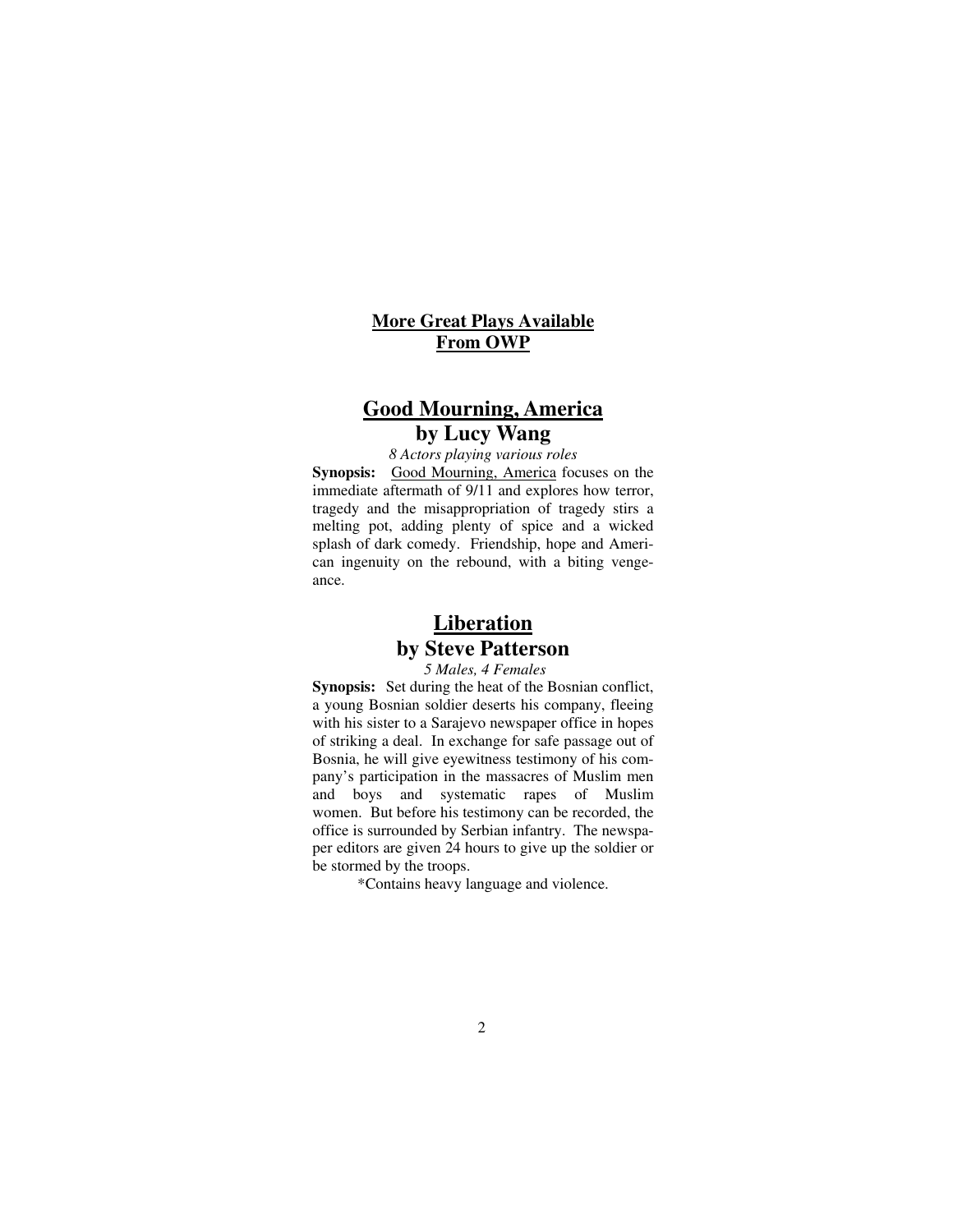# JUNK BONDS

# A Play By Lucy Wang

1994 Winner of Roger L. Stevens Award, Kennedy Center Fund for New American Plays

1995 Best New Play, Katherine and Lee Chilcote Foundation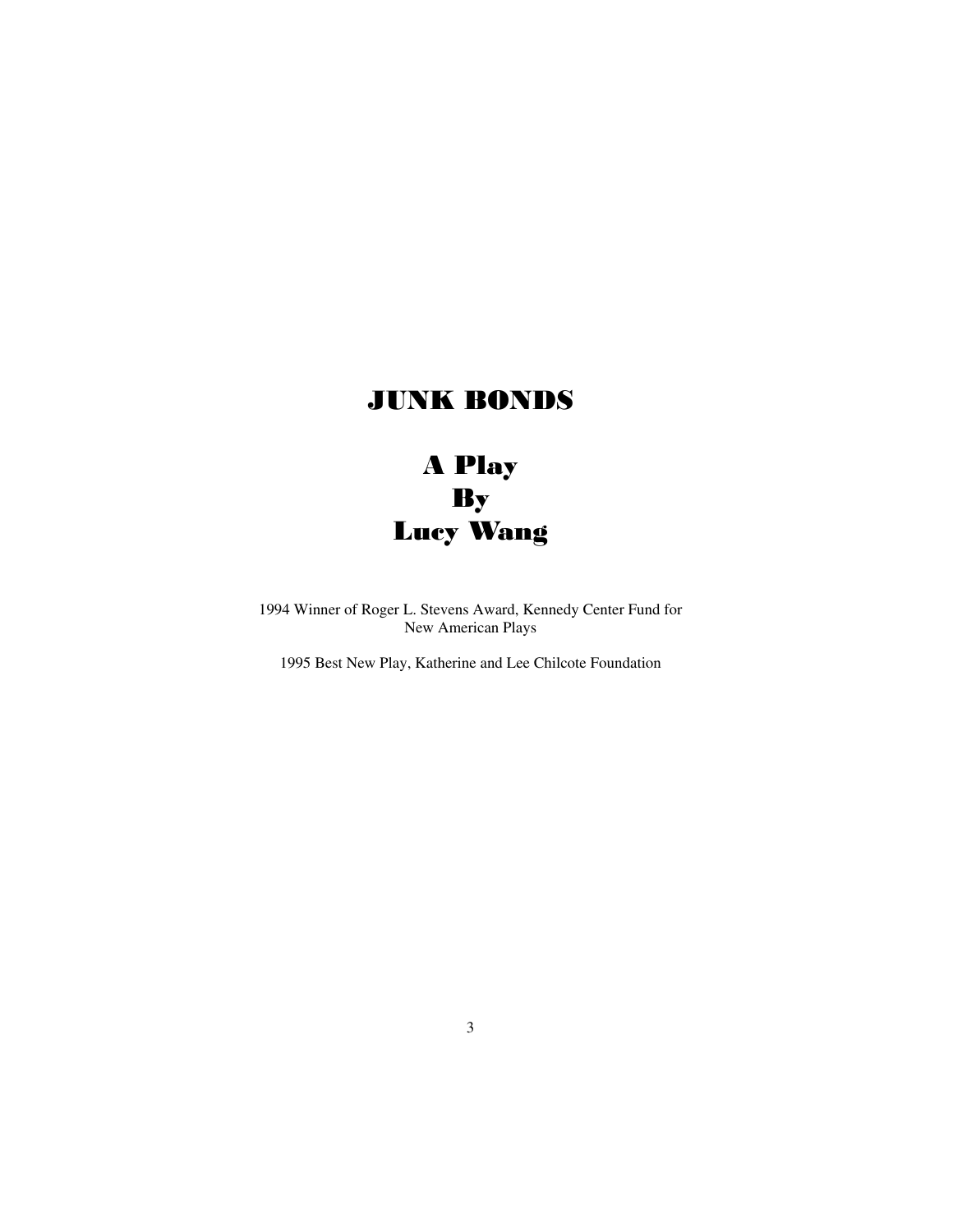#### CAST OF CHARACTERS

DIANA: Chinese American. Mid to late 20s. Nicknamed D.K. for "Don't Know." Sharp, ambitious, idealistic. New bond trader.

CONNOR: Early 30s. Nicknamed JAMMER. Totally winning. Loves pranks, funniest trader on the desk, most lovable, snappy dresser.

BILL: Late 20s to early 30s. Nicknamed the KING. Head trader, boyish but likable, former bodybuilding champion. Cheap functional dresser, wears tube socks with suits. Not an MBA or Ivy Leaguer. Professes to champion the common man.

JEFFERSON: Early 40s. Nicknamed CUFFLINKS. Most corporate of the traders, obsessed with preserving his youth while privately resenting Wall Street's preoccupation with youth. Can be African-American.

KENT: Early to mid-40s. Ex-Marine, charismatic.

SQUAWK BOX: SQUAWK BOX looks like a normal phone with speakers except that it allows the sales force across the country and overseas to communicate with traders instantaneously. Voice is amplified, sounds like a loud speaker or public address system. SQUAWK BOX is a collection of different voices, male and female, not one person.

HIRO WATANABE: HIRO is pronounced Hero. Early 30s, from Japan. Stylish, but understated.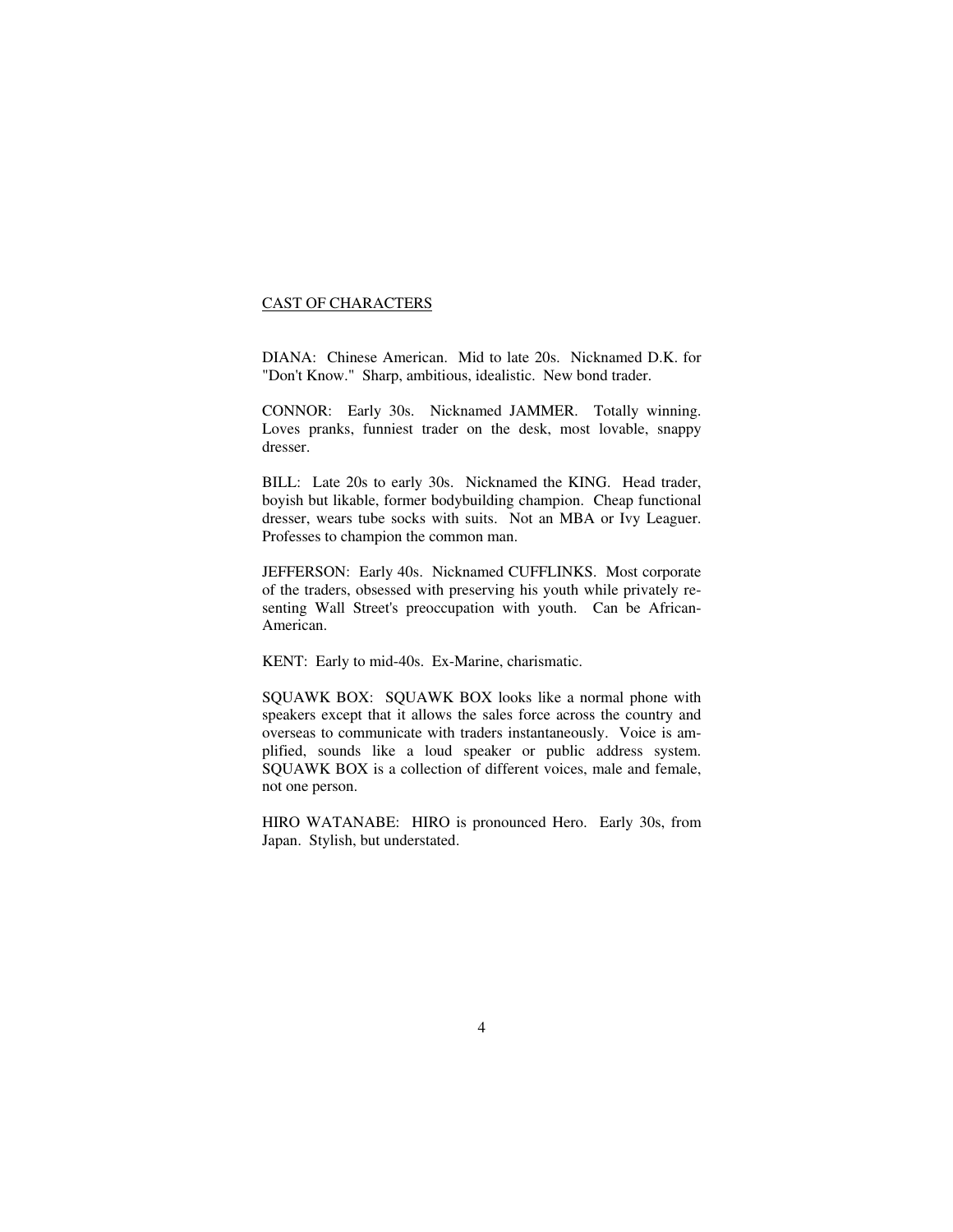## **SCENES**

New York, New York. The present. Sets needn't be elaborate or costly.

The HOME for Contemporary Theatre production was performed in the round, with the stage representing a boxing ring, microphone as the squawk box, and a red plexiglass floor to signify blood. The Cleveland Public Theatre production was also performed in the round, but designed as a football stadium. At Capital Rep, the play was performed 3/4 and the set was very stylistic and angular, abstracting elements of a trading floor. In all productions, each character had two phones with twenty-five-foot cords and rolling chairs.

The squawk box is like a public address system. It looks like a regular phone and has speakers for amplification. The squawk box is essential in disseminating information as quickly and efficiently as possible. For example, if a salesperson in London wants a simple bid, she can use the squawk box to call a trader. It's instantaneous and once the trader gives a bid, every Tapir employee in the world knows where that bond is trading at the moment -- if the squawk box speaker is turned on and the volume dial is turned up.

Trading screens look like little TVs.

## ACT I: TRUTH

- Scene 1 An office, November.
- Scene 2 Trading Floor, January.
- Scene 3 Trading Floor, February.
- Scene 4 Trading Floor, March.
- Scene 5 Trading Floor, April.
- Scene 6 Ballroom, following week in April.

ACT II: DARE

Scene 1 Trading Floor, September.

Scene 2 Trading Floor, October.

- Scene 3 Trading Floor, the next Friday.
- Scene 4 Trading Floor, following February.
- Scene 5 Trading Floor, April.
- Scene 6 Trading Floor, May.

Monologues originally created for the HOME production to serve as filler when trading.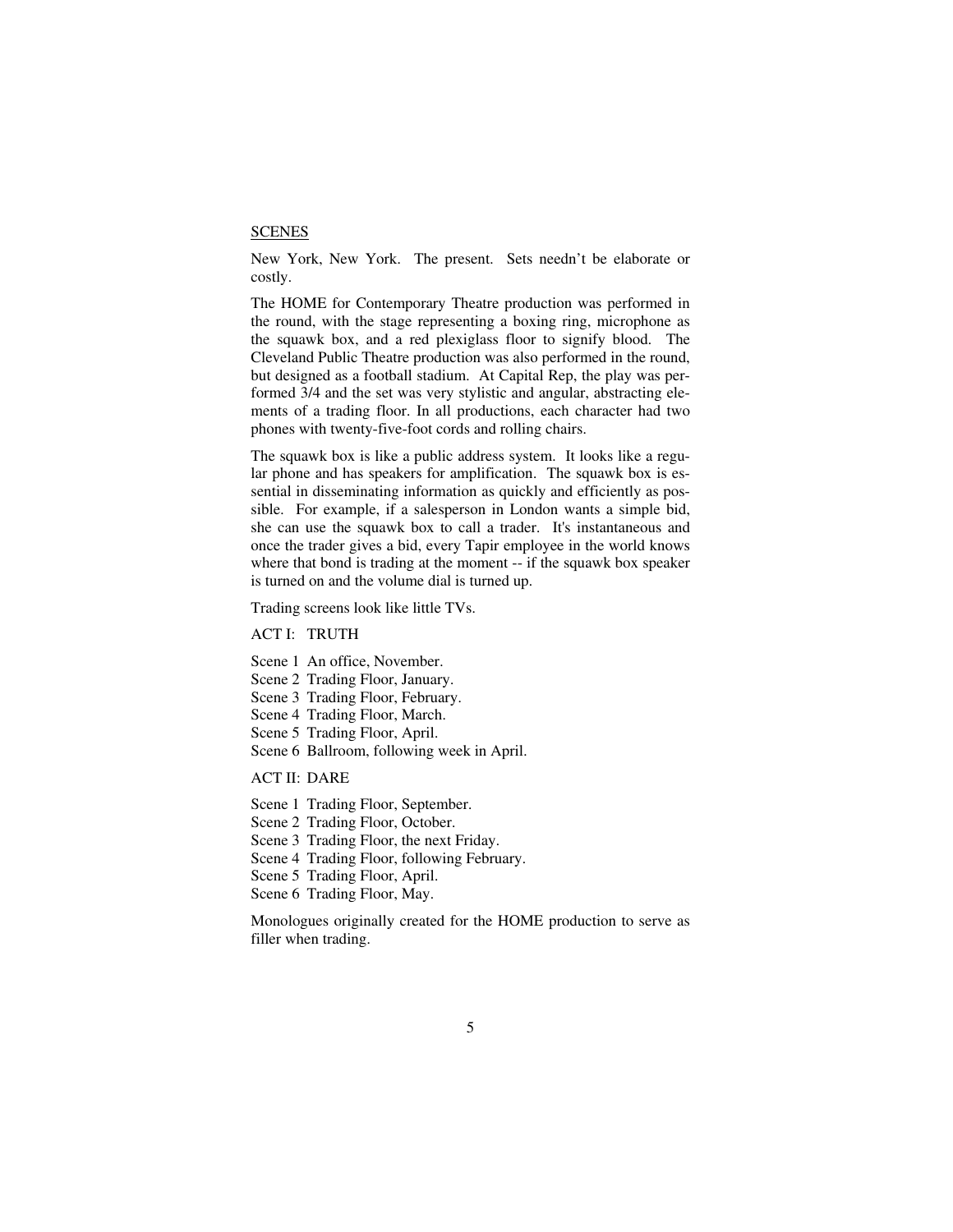JUNK BONDS was first produced at HOME for Contemporary Theater in New York, New York, October-November 1994, directed by Randy Rollison. Set design by Bradley Wester, Costumes by Pamela Hale, Lights by Brian Aldous, Sound by John Houshmand. The cast was as follows:

| <b>DIANA</b>     | Julie Oda           |
|------------------|---------------------|
| <b>CONNOR</b>    | <b>Frank Deal</b>   |
| <b>BILL</b>      | Chuck Goforth       |
| <b>JEFFERSON</b> | Gary Dean Ruebsamen |
| <b>KENT</b>      | Patrick Quagliano   |
| <b>HIRO</b>      | Hikari Takano       |

JUNK BONDS was featured in the 13th Annual New Plays Festival at Cleveland Public Theater in Cleveland, Ohio, January 1995, and subsequently produced in May 1995. Ray McNiece directed the festival performances, and Sean McConaha directed the full production. Set design by Donald C. Bees, Lights by Dennis Dugan and Joshua Benghiat, Costumes by Inda Blatch-Geib, Makeup Design by Cindy Smith, Sound by Richard Ingraham. Shana Kuchling was the production stage manager and Dale R. Van Neil the technical director. The cast for the production was follows:

| <b>DIANA</b>     | Sung Yun Cho       |
|------------------|--------------------|
| <b>CONNOR</b>    | Nicolas R. Micozzi |
| BILL             | Allen Branstein    |
| <b>JEFFERSON</b> | Matt Carroll       |
| <b>KENT</b>      | David Hansen       |
| <b>HIRO</b>      | Hikari Takano      |
|                  |                    |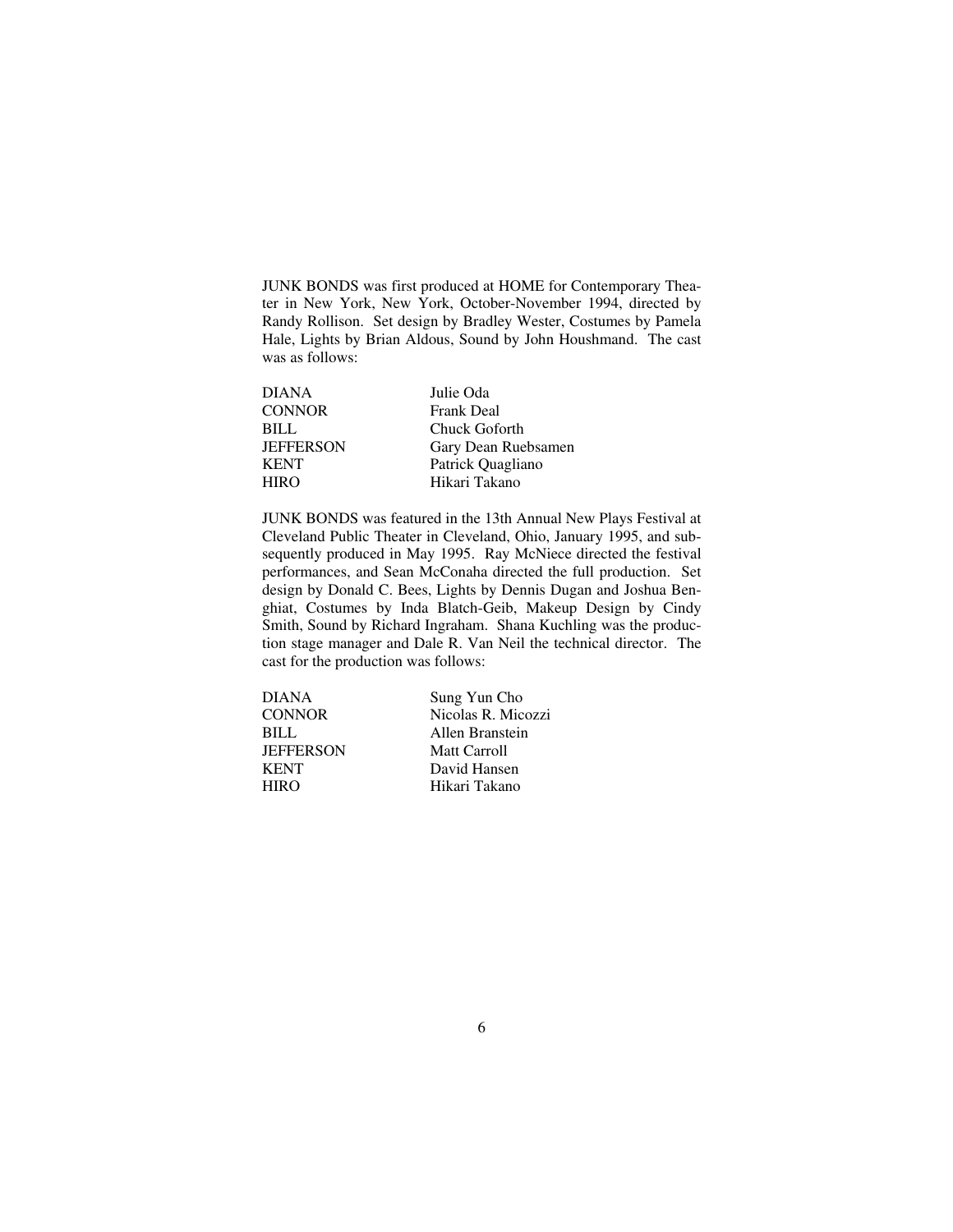The LORT Premiere of JUNK BONDS was presented by Capital Repertory Company in Albany, New York, April-May 1996, directed by Aimee Michel. Set design by Myung Hee Cho, Costumes by Kaye Voce, Lights by Todd Ritter, Sound by Donna Riley, Choreography by Jamie Stiller. Lori Ann Zepp was the production stage manager. The cast was as follows:

| <b>DIANA</b>     | Yinjin Kim             |
|------------------|------------------------|
| <b>CONNOR</b>    | <b>Edward Tully</b>    |
| BILL             | Seth Kanor             |
| <b>JEFFERSON</b> | <b>Russell Andrews</b> |
| <b>KENT</b>      | Luke Reilly            |
| <b>HIRO</b>      | Stephen Xavier Lee     |

The West Coast Premiere of JUNK BONDS was presented by West Coast Ensemble in Los Angeles, California, June 1997, directed by Michael Jung. Set design by Don Gruber and Akeime Mitterlehner, Costumes by Deborah A. Whitcomb, Lights by J. Kent Inasy and Wandi Kunene, Sound by David Mark Peterson and Daniel Pruitt, Choreography by Lynne Oropeza. Russel Starlin was the production stage manager. The cast was as follows:

| <b>DIANA</b>     | Susan Chuang       |
|------------------|--------------------|
| <b>CONNOR</b>    | Ahmad Enani        |
| <b>BILL</b>      | Bryan McMillen     |
| <b>JEFFERSON</b> | Ray Rourke         |
| <b>KENT</b>      | Terry Bozeman      |
| <b>HIRO</b>      | Stephen Xavier Lee |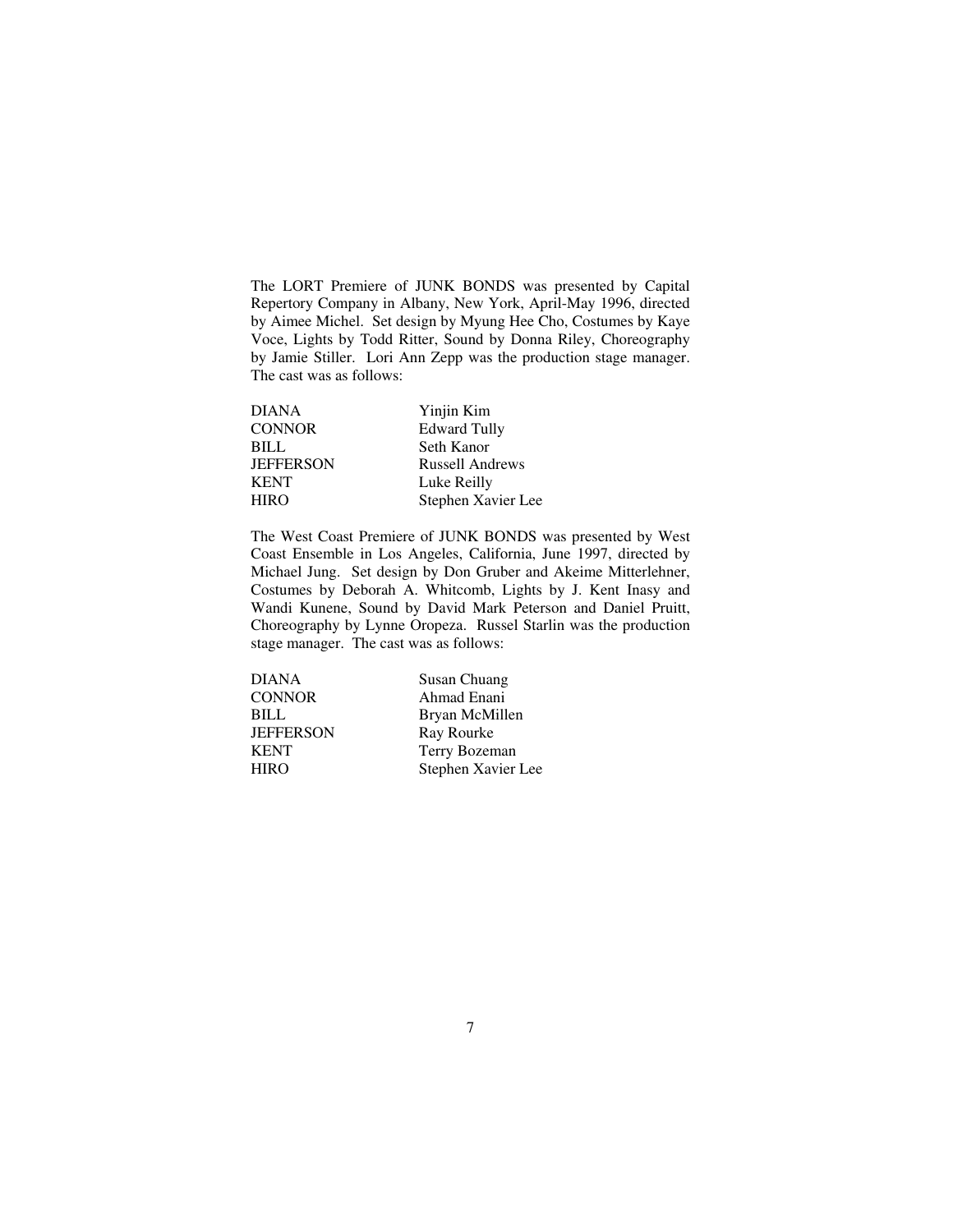#### ACKNOWLEDGMENTS

This play is dedicated to Tom Halpern whose constant love and unwavering support embolden me to explore and take creative risks.

Heartfelt thanks and appreciation to the Kennedy Center Fund for New American Plays and to the Katherine and Lee Chilcote Foundation for their generous support of my voice and vision.

Many thanks and bear hugs to Randy Rollison for picking JUNK BONDS out of the slush pile, for sharing the vision and nominating my play for an award from the Kennedy Center.

Muchas gracias to Jim Levin for introducing my work to the Katherine and Lee Chilcote Foundation, and bringing my play to life in Ohio, proving to me that you can go home again – all you need is dramatic license.

Another chorus of thanks and praise to Margaret Mancinelli-Cahill for her insights and giving JUNK BONDS its LORT premiere.

Les Hanson also deserves a big round of applause for not letting a little thing like the Northridge earthquake cancel my West Coast premiere. Soon after his theater was restored, he gave JUNK BONDS a warm Southern California welcome.

Last but not least, thanks to Jerry and Carol Halpern, for being there when it counts and rallying the troops.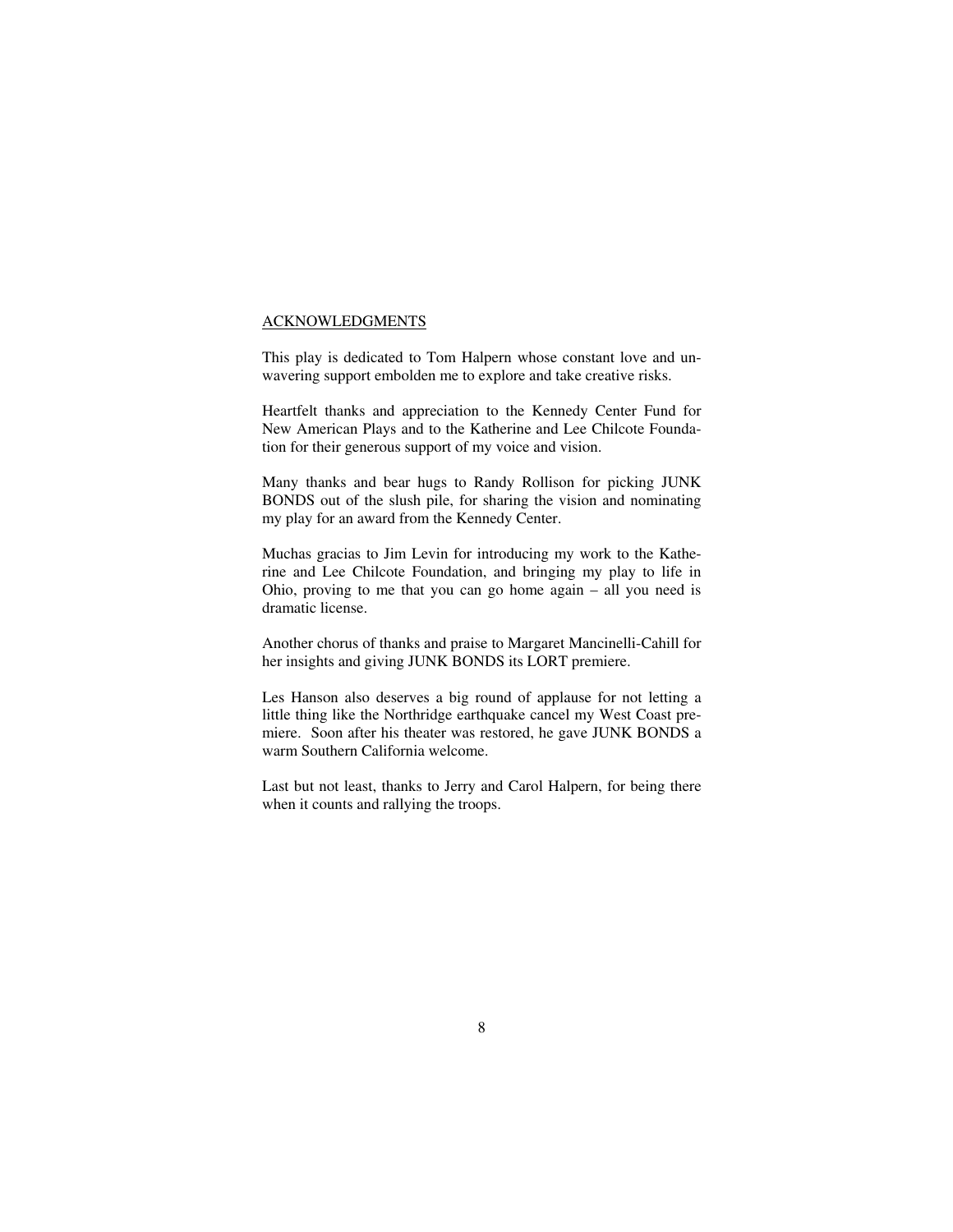## **ACT I**

#### **SCENE 1**

*SETTING: A November morning. Takes place in an office, a boardroom, or the trading floor.* 

*AT RISE: Lights fade up, landing us in the middle of a job interview between KENT and DIANA.* 

KENT: So you want to be a bond trader -

DIANA: More than anything –

KENT: Why?

DIANA: I think it's the only job left where you really win when you're right. Where you get to run your own business with the capital and power of a big, safe, muscular institution.

KENT: What about the money? You must be in it for the precious gold metals. Otherwise, the occupation ain't worth the price –

DIANA: Sure, money's important to live, but I can't trade just for the money.

KENT: Why not? Profit turns you off, makes you feel downright dirty and cheap?

DIANA: No, of course not. Not yet.

KENT: You're one of them closet liberals who wants to tax the light out of day.

DIANA: No. Alright if I must confess, I love money as much as you do.

KENT: No kidding. How much money do you want to make?

DIANA: You mean starting out?

KENT: Whenever.

DIANA: I'm flexible, very flexible.

KENT: Give me a total. What do you hope to earn over your entire lifetime?

DIANA: A lot.

KENT: What's a lot? Give me a round number. A whole round number.

DIANA: One number?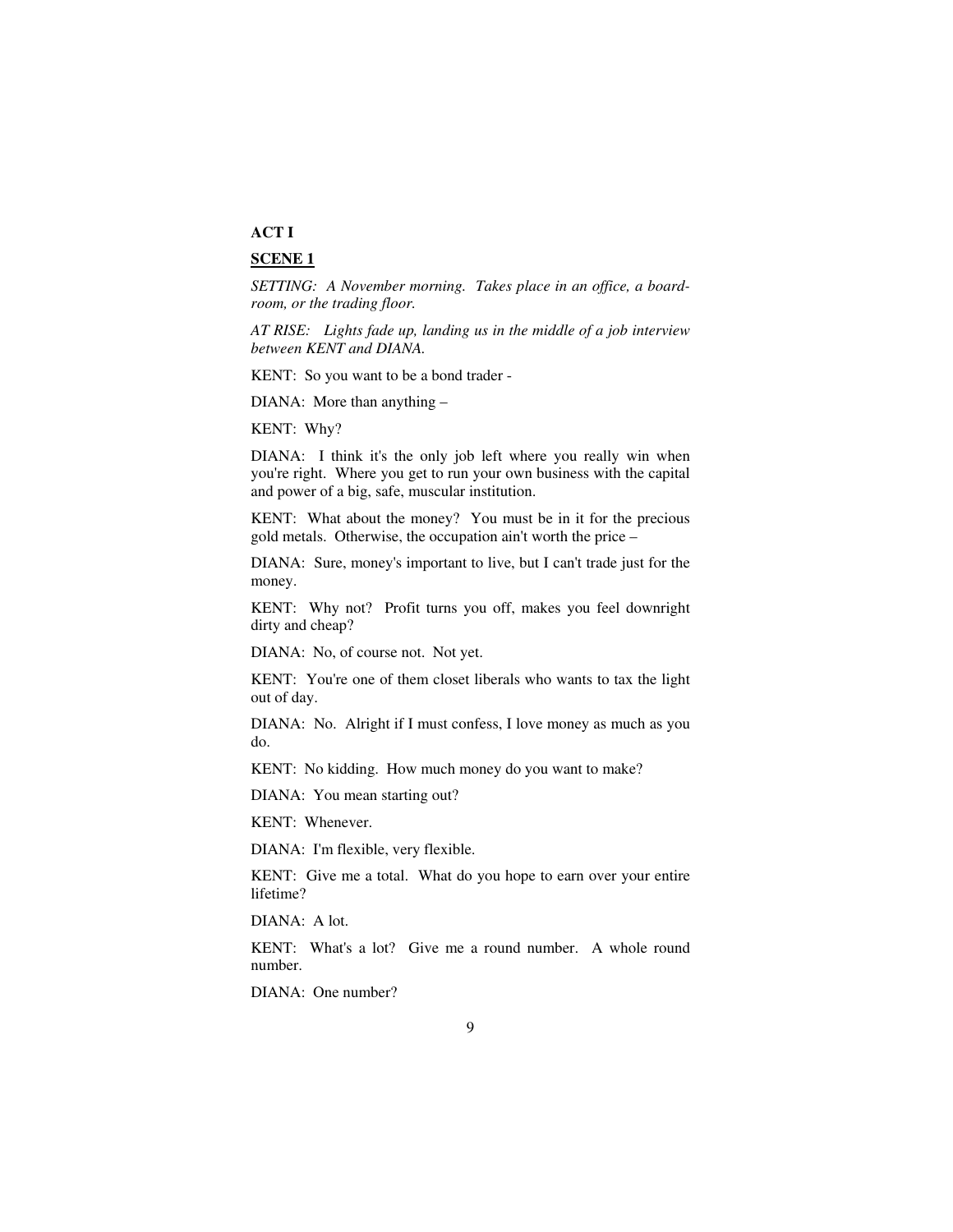KENT: Be honest. Honesty is an open-door policy.

DIANA: I don't know, say 450 million?

KENT: Is that before or after taxes? With or without early retirement? I bet you expect to make partner too.

DIANA: Naturally.

KENT: You're awfully optimistic, aren't you? I should warn you very, very few people go on to make partner. You might never make it.

DIANA: I understand the odds are against me. But if what you're really saying is it's outright impossible for women to ever become partners, then –

KENT: Hell, no. I was only stressing Tapir's management hierarchy is extremely flat.

DIANA: Well just because I might not hit the bull's eye doesn't mean I won't take dead aim. I mean, as long as I know it's possible, I can hope, right?

KENT: Seems fair enough. Sure, hoard as much hope as you need.

DIANA: We can never get enough hope.

KENT: It's tax-free. Diana, I'm prepared to offer you a starting salary of sixty thousand with a minimum five thousand dollar bonus.

DIANA: I'm hired just like that? Don't you want to check my references? Review my transcript?

KENT: I do have one overriding concern that could be a major deal breaker –

DIANA: I can pass any drug test fair and square –

KENT: Would you say you have a generous sense of humor? A high tolerance for diversity of wit?

DIANA: Believe me, I can laugh at anything –

KENT: Super, just between you and me, I'm afraid the trading floor is too high pressure for the typical woman.

DIANA: Kent, that's so sexist –

KENT: Exactly. I am so relieved you feel the same way I do because as the first female bond trader on our floor, you have to be the perfect example.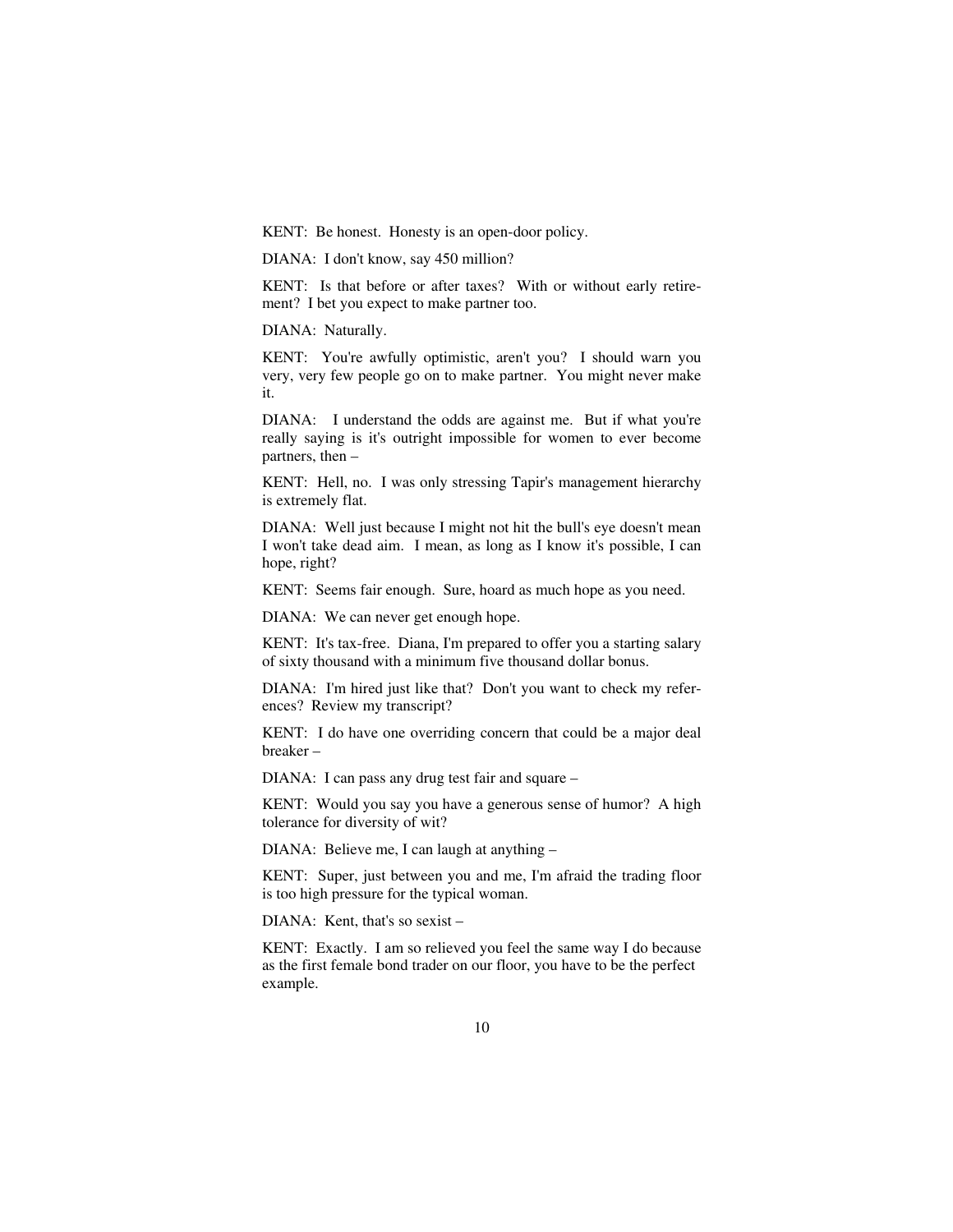DIANA: I'm the first? I feel honored –

KENT: You can't flood my office with tears every time you hear a nasty four-letter word. Or every time one of my guys flirts with you, or commits a faux pas. Pioneers persevere. Think of the Marines.

DIANA: *(Gives the Marine Salute, Latin for "Always Faithful.")* "Semper Fi."

KENT: It's for your own good. My men wouldn't respect you. Still capable?

DIANA: I've climbed this far –

KENT: Congratulations, when can you start?

DIANA: May I give you my answer in a couple weeks?

KENT: Two weeks! Jesus, a few minutes ago, you told me you wanted to be a bond trader. More than anything else in the world.

DIANA: I do –

KENT: *(Snaps his fingers with rhythm.)* Well, then, hop. Successful bond traders make multimillion dollar decisions in a snap. Hit, lift and hop in seconds.

DIANA: I know, but what about my other job offers?

KENT: If we're not your first choice, then you don't deserve my hot bid. But if you need more silver, tell you what, I'll throw in an extra 5,000 dollar signing bonus and cover all your moving expenses if you say yes today.

DIANA: Really.

KENT: Fill or kill. Can you handle the pressure?

DIANA: Give me two days –

KENT: Perhaps I've miscalculated, overestimated –

DIANA: Tomorrow?

KENT: I'm taking a tremendous risk hiring you, if you don't pay off –

DIANA: I will, Kent. But considering I'm going to be the one and only female trader, will you guarantee me a trading position in writing?

KENT: Absolutely not a problem.

DIANA: Raise my starting salary to 70 grand and I'll start work a week after graduation.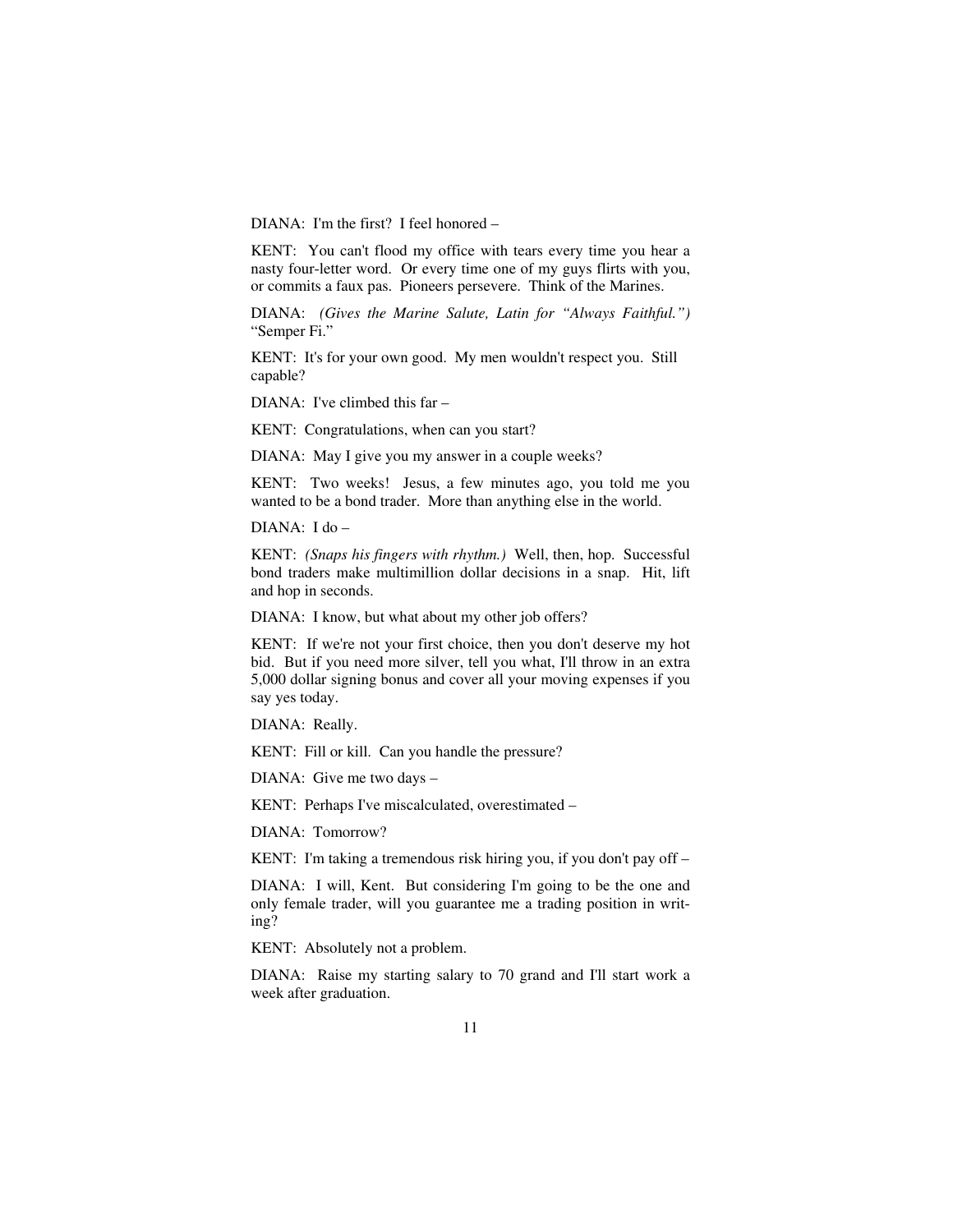KENT: It's a done deal. Welcome aboard, Diana. I promise you won't be sorry.

DIANA: Thank you.

BLACK OUT.

END OF SCENE 1

### **SCENE 2**

*SETTING: Early morning, January. A large yet claustrophobic trading floor at Tapir Inc. Traders boxed in by high tech: trading screens, two phones apiece, squawk boxes, computers. Taped somewhere prominently is a list divided into 2 columns with names under the headings, "Hung like a Field Mouse" and "Hung like a Tapir." Names on the list should be a mix of topical, well-known national and local newsmakers. JEFFERSON has many bottles of pills and juices on his desk.* 

*AT RISE: Lights fade up to traders talking all at once, using monologues to improvise, glued to fluorescent flickering screens, on the phones and actively trading.* 

CONNOR: *(Into his phone to a broker.)* Don't needledick me! Fucking brain donor, I'm putting you in the goddamn box! No more trades until I fucking say so! *(Slams phone.)*

BILL: *(Cupping his phone.)* Jammer, that was your 6th phone this week. The King is gonna have to bill you for that one. Company orders.

CONNOR: Fuck you, numb nuts. Take your goddamn Benjy.

*CONNOR pulls out a \$100 bill, throws it over to BILL, BILL walks over to CONNOR.* 

BILL: Get it? I'm going to bill you.

CONNOR: What do you want? You got your title. Your money.

JEFFERSON: Your youth, your future.

BILL: Yeah I know, but I promised Kent the desk would act more corporate.

CONNOR: Go play ball in heavy traffic. Go chase some parked cars.

BILL: That's it. Come on, Cufflinks, it's time to tune the radio.

JEFFERSON: Bill, I'm making a market here. And my name is Jefferson the Third.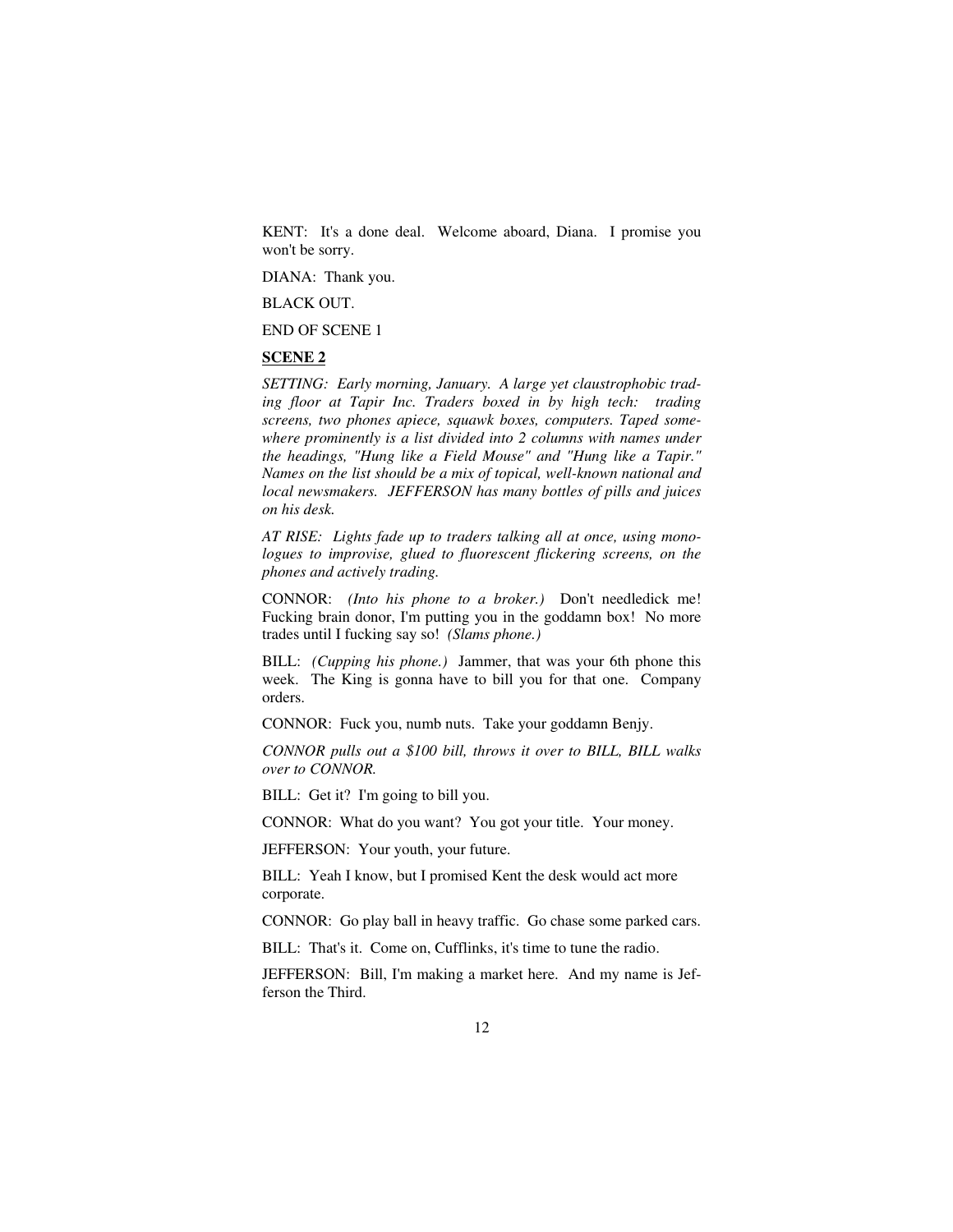BILL: Yo, hark, I said I hate this rap muzak. Much too provocative.

JEFFERSON: And Kent thought you were going to be a superior manager.

*JEFFERSON hangs up reluctantly and pins CONNOR's arm behind his back. BILL tweaks and turns CONNOR's nipple like a radio knob. CONNOR struggles. Action of tuning the radio throughout the play is very fast.* 

BILL: Too much static on this station. Does anyone hear any music?

CONNOR: Where's the assistant trader you promised me?

BILL: Cufflinks, did you hear anything? Quick, find me a golden oldie.

JEFFERSON: It's Jefferson the Third. And no I can't seem to hear a thing. Modulate, Jammer, please, I gotta hop.

BILL: Two things I can't stand -- muzak and talk radio.

CONNOR: Yes wise master, king of all bonds junky and cheesy, you're hung like a tapir, and I, your feudal serf, am hung like a field mouse.

BILL: Finally, a good tune loud and clear.

*BILL and JEFFERSON release CONNOR.* 

JEFFERSON: No offense intended. OK, Jammer? Just following our fearless leader. You know how it is. You got to talk the talk, walk the walk. It's double or nothing. *(Picks up phone and resumes trading.)*

BILL: Hey Jammer, I betcha four dollars Rocky Balboa's a bigger tapir than James Zero Coupon Bond.

CONNOR: Dickless wonders. Field mice. *(Reacting to screen or market news.)* Yikes! Ream me.

JEFFERSON: What's down? You can tell me.

CONNOR: *(Distrustful of JEFFERSON.)* My hair's falling out over this shit. What elixir ya got for old-fashioned hair, Cufflinks?

JEFFERSON: *(Hands CONNOR a bottle.)* Try Horsetail, it's rich in silica. Strengthens fingernails, hair and fractured bones. Also good for the eyes, ear, nose, throat and –*(Points to CONNOR's crotch.)* glandular disorders.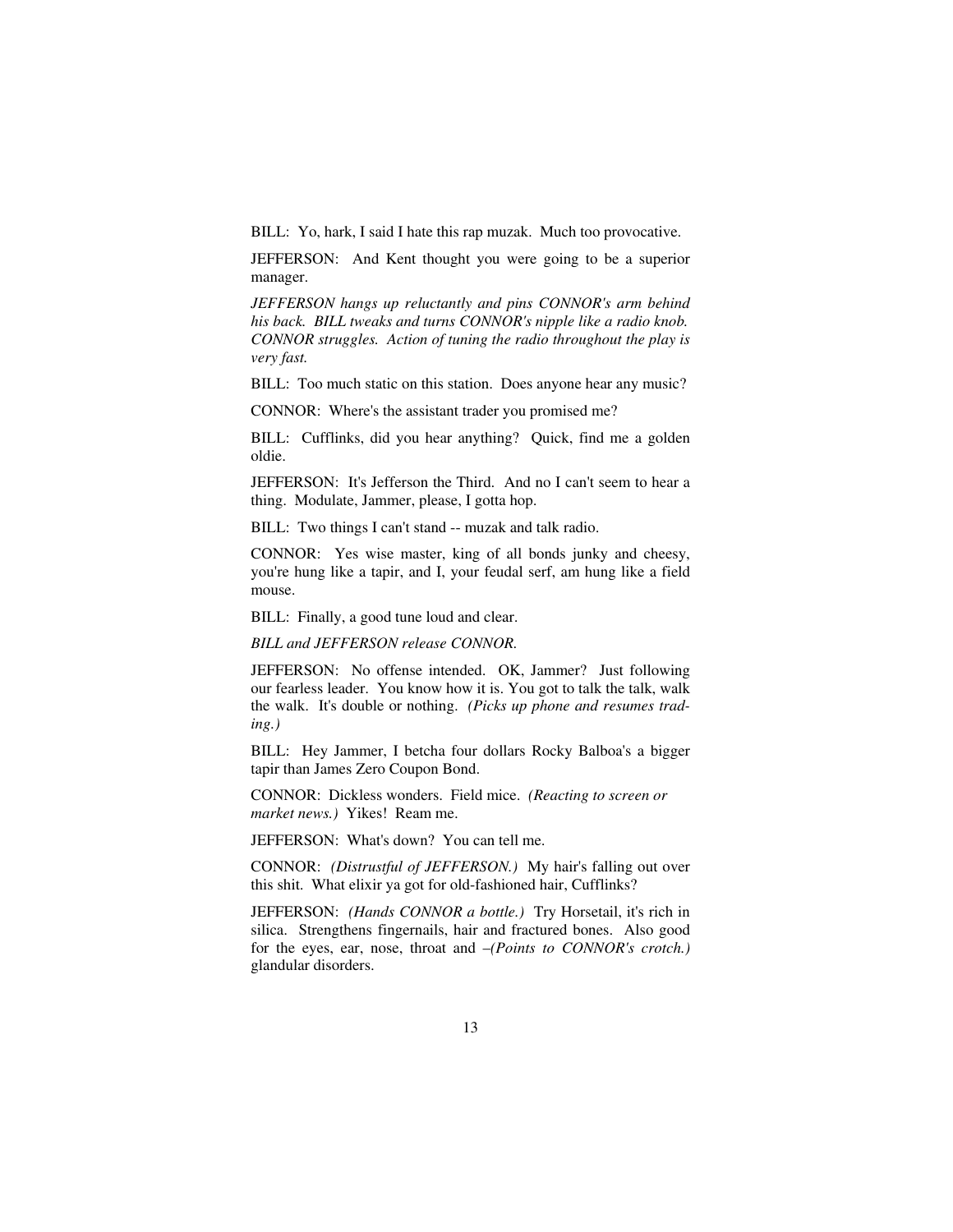CONNOR: Pegasus is too succulent for me, pal. But nothing's too rich for boy wonder, master of succulent. *(Tosses bottle of pills to BILL.)*

BILL: Cufflinks, why do you bother trying to outlive the King? *(BILL tosses pills to JEFFERSON.)*

JEFFERSON: God helps those who help themselves. And my name's Jefferson the Third.

*DIANA ENTERS.* 

DIANA: Hi, you guys, I'm Diana. Your new mortgage bond trader. Where should I sit? What do I trade?

CONNOR: Somebody come claim your exotic stripper.

DIANA: Oh no, I'm not that much fun.

CONNOR: Too bad, I am.

JEFFERSON: If you're healthy, you're fun.

CONNOR: *(Offers his back for massage.)* Ah, Lotus Blossom, give me the mysteries of the Far East.

DIANA: I'm here to trade bonds. Kent hired me.

CONNOR: Kent who?

DIANA: The managing director. Your boss?

JEFFERSON: No way. Kent knows women are distractions.

BILL: Major distractions.

CONNOR: Kent would have consulted Bill first.

JEFFERSON: Then Bill would've asked for our permission. Right, Bill?

BILL: *(Dodges into his phone.)* Someone need the king?

JEFFERSON: Salesdesk is over there. Women make good salesmen on account of their fair gender and miniskirts.

CONNOR: Such pleasant personalities. Friendly smiles. Hot legs. What do you think, Bill?

BILL: Pretty for an Oriental.

DIANA: I'm Asian American.

BILL: Now don't get delirious, every woman at Tapir is a looker.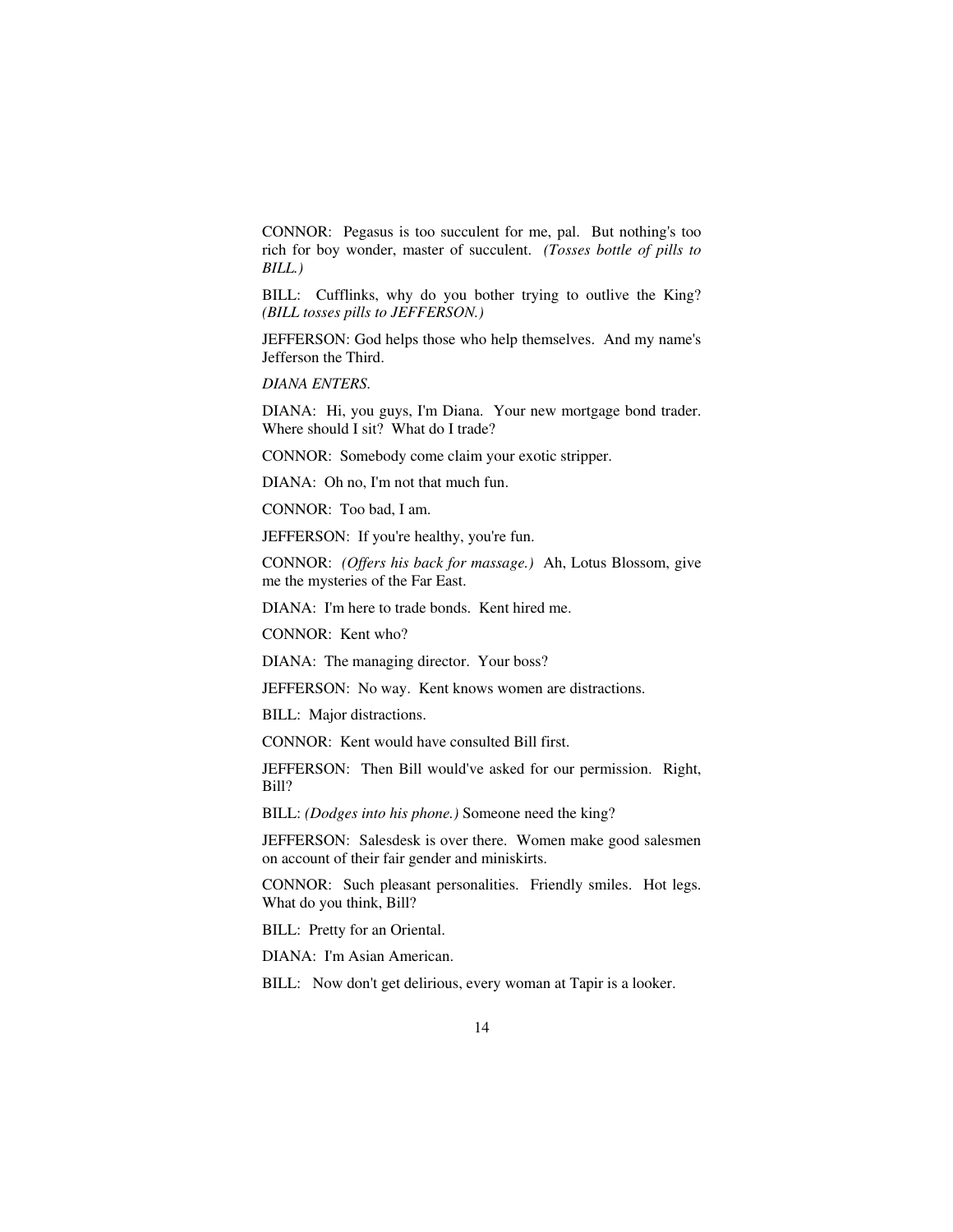CONNOR: Good looks makes us rich crooks.

JEFFERSON: We are the fixed income department.

DIANA: *(Timidly.)* I can be mean if I really have to.

BILL: Miss, do you know you're talking to a fearsome bodybuilder?

JEFFERSON: Show her your muscles, Bill.

*BILL flexes, Diana laughs, Connor sees trades flashing.* 

CONNOR: *(Dives into the phone to a broker.)* Talk to me about that trade. Is that Semen Brothers buying all the dwarf eights? What d'ya mean it's confidential? You want out of the penalty box or what? (*Slams the phone.)*

BILL: Miss, do you want to become him? A human earthquake?

DIANA: If that's what it takes.

BILL: Are you one of those women who hates their father? Who constantly needs to prove something to men to overcompensate for this feeling that no matter what you do, you're just not good enough?

DIANA: Of course not.

BILL: Then give me your father's phone number. We wanna ask him a few questions.

DIANA: What for? *(Softer.)* You can't, he doesn't speak English.

CONNOR: I bet a Lincoln Gloria Steinem hated her father.

BILL: I bet a Washington she has hairy armpits.

CONNOR: One dollar won't even buy you a new pair of tube socks, King Kong.

BILL: Fill or kill, Jammer.

CONNOR: Miz, show us your armpits. Unbutton your shirt.

DIANA: Are you serious?

JEFFERSON: Whoa boys, settle down. We ask politely. Please unbutton your shirt.

*KENT ENTERS as THEY surround DIANA.* 

KENT: So glad you've charmed the Stooges so quickly, Diana. Did my man Bill explain the ideology behind Tapir Inc.?

BILL: Kent, we were just introducing ourselves.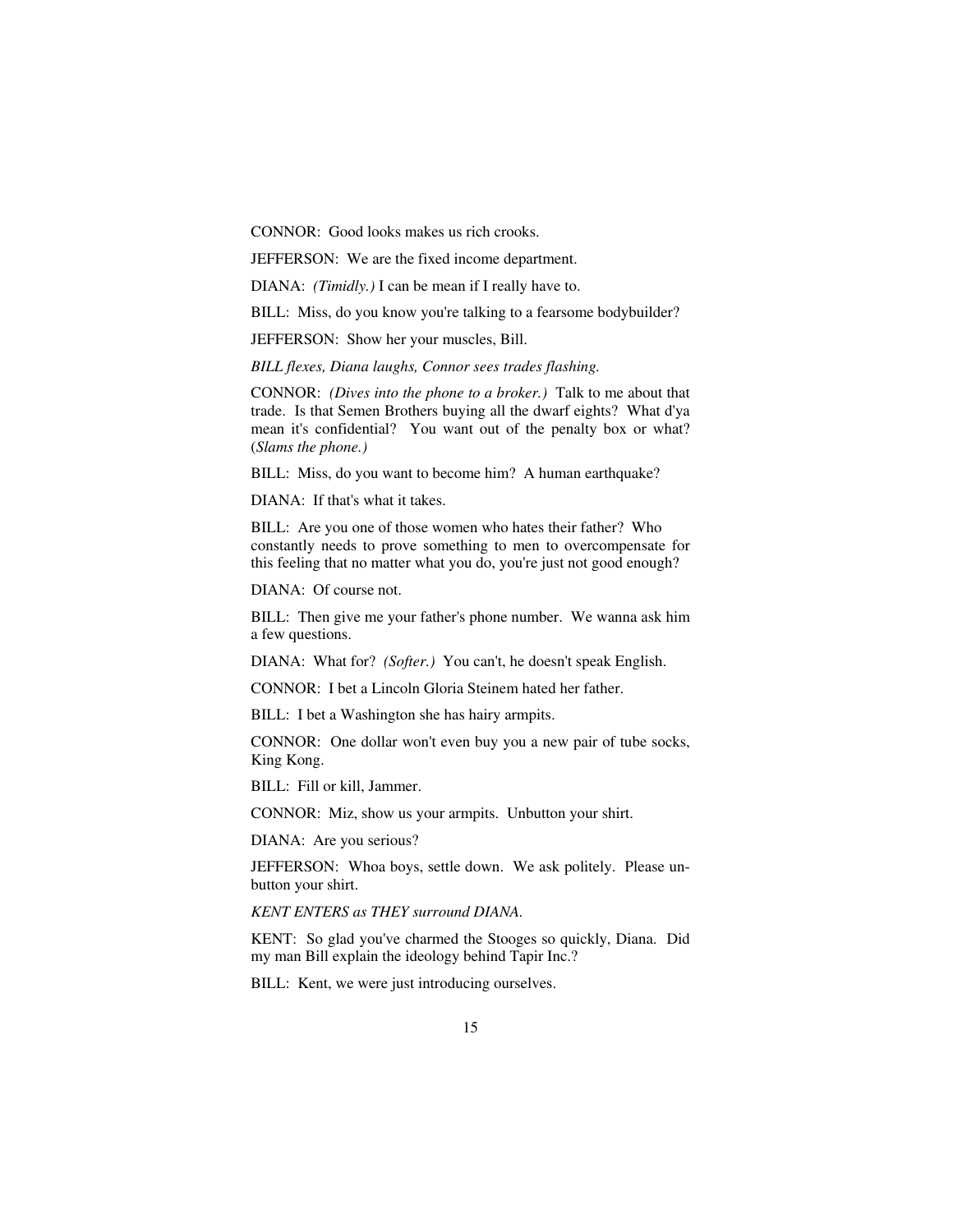KENT: Show her our mascot, Bill.

JEFFERSON: Have you ever seen a tapir up close?

CONNOR: You got to have big fuzzy balls.

BILL: *(Shows DIANA photo.)* My hammer, my self. Look at what's touching the ground. It's his manliness.

DIANA: Oh my God. Is this for real?

BILL: You can go pet him at the Bronx Zoo. Better scurry over there, tapirs are endangered species.

KENT: Was this what you expected? Now do you see our bottom line?

DIANA: Maybe I should have been a lawyer.

JEFFERSON: Boring. You'd hate yourself.

KENT: If you need anything, I'm certain Bill will take good care of you. Plus my office is always open. I mean it, Diana, please don't hesitate.

DIANA: Actually, Kent, I could use a chair.

KENT: Bill, really, you promised if I made you head trader, you'd gang-bang the mighty buck.

BILL: Yes, sir, bang bang shebang.

KENT: Mr. Bodybuilder swore he'd flex those big fresh muscles, bench-press and bully –

BILL: Kent, you promised to give me more time –

KENT: Time? Prisoners serve time.

BILL: OK, OK, you win, just like we planned –

JEFFERSON: Planned?!

CONNOR: Figures he's a traitor. Performance pays.

BILL: -- she'll rotate on the desk somewhere.

KENT: Somewhere?

BILL: OK, somewhere between Jefferson and Connor.

CONNOR/JEFFERSON: What?

KENT: Splendid, everything's settled. Bill, find this good woman of Szechwan a chair. With my help, Bill, you'll make partner yet.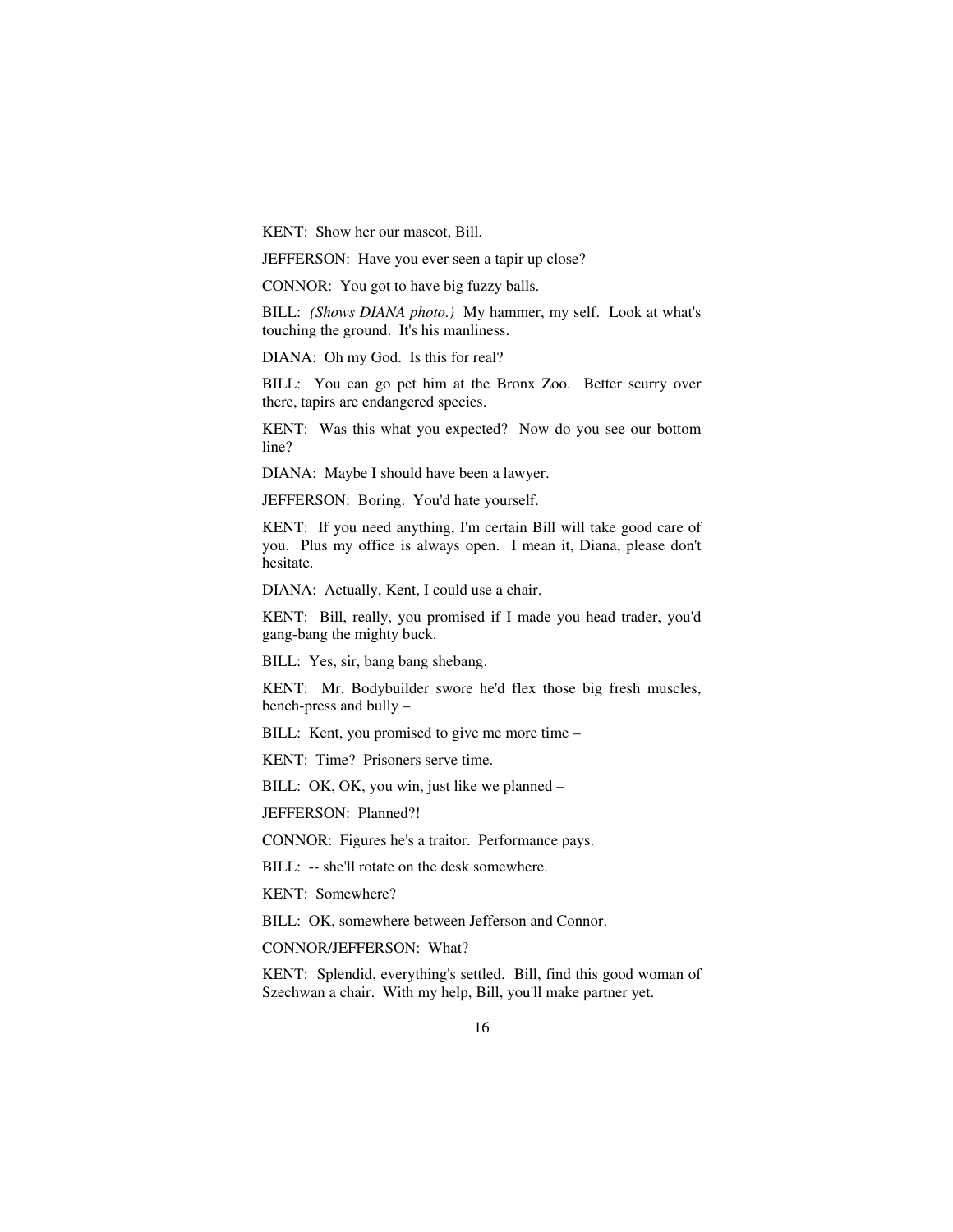BILL: Appreciate ya' Kent.

KENT: Hang tough, Diana. My office is over there if you want to talk, ask questions, shoot the shit.

DIANA: Thanks. I'd like very much to pick your brain.

KENT: Anytime. But later. Meantime, everybody keep banging. Gotta hop.

*KENT EXITS.* 

BILL: You won yourself a parking spot, but that's it.

DIANA: You think Kent pays me to babysit?

JEFFERSON: Maybe but I'd go ask him.

DIANA: *(Bluffing.)* Alright, I will.

CONNOR: Don't even think about tattling. Don't you fucking dare.

BILL: You'd be better off joining the IRA. The fucking army. In times of woe, remember, the IRA needs you!

DIANA: Then again, patience is a virtue.

JEFFERSON: Yeah so I've heard.

CONNOR: Now and then, some smart ass claims a trader made a trade at a certain price, a price no trader in his right mind would ever agree to, you know what I mean. Never ever.

DIANA: Of course. Buy low, sell high.

JEFFERSON: Either a trader knows a trade or he doesn't.

CONNOR: The trader doesn't know the trade. Not in a million years. He D.K.'s it.

BILL: That's right. This whole desk doesn't know you, do we, guys? We D.K. you. D.K.!

DIANA: You guys, the trend's your friend.

BILL: Wanna bet? D.K.!

CONNOR: D.K.!

JEFFERSON: D.K.!

BILL: We all D.K. you!

DIANA: If you'll excuse me, I'll be right back with my chair. Relax, guys, I promise you're gonna love me.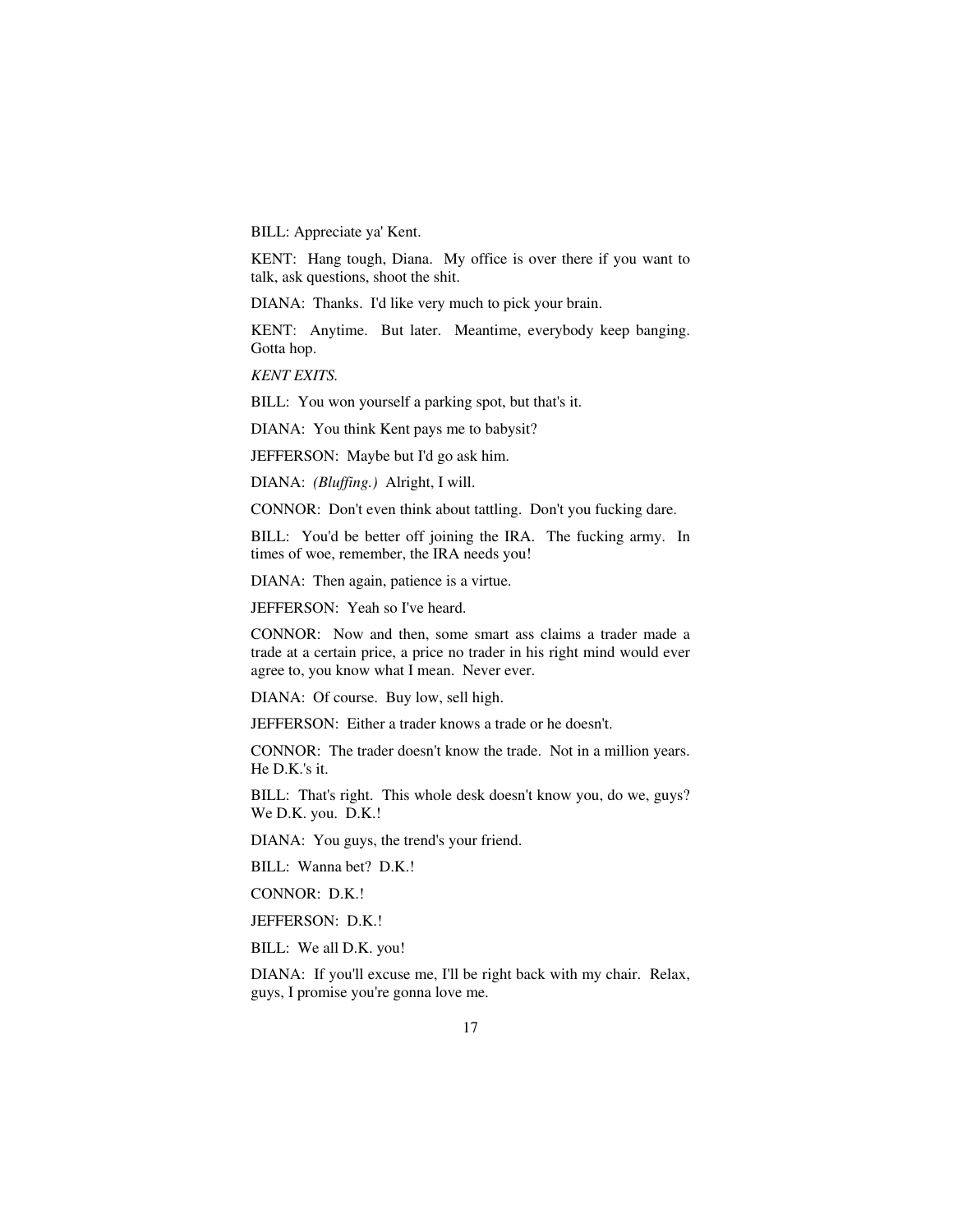#### *DIANA EXITS.*

CONNOR: King Midas needs a tune-up real bad.

JEFFERSON: *(To BILL.)* Tell me, Stalin, has the fat lady sung yet?

BILL: C'mon, I was going to tell you guys about Miz Bruce Lee. Later – today. It isn't easy when you care about you guys as much as I do.

JEFFERSON: *(Rummages through his things.)* Those dials look awfully greasy. Squeaky too. *(Pulls out a pair of pliers, opens and closes.)* Will pliers do?

BILL: I know, let's call her dad and ask if he has ping pong balls.

JEFFERSON: Like we need a snoozer.

*CONNOR and JEFFERSON advance towards BILL.* 

BILL: You can't touch management! Eat cake.

*CONNOR and JEFFERSON tune BILL's radio.* 

CONNOR: Way out of alignment.

BILL: I got a crisp Ulysses that says overhead is Miz Sai-gone in two months. I'll give two to one odds.

CONNOR: A hundred bucks says I pork her by year-end too.

JEFFERSON: You mean poke her with your pine nuts.

SQUAWK BOX: Bill? Bill? I got 50 Ginnie Mae tens to go.

*CONNOR and JEFFERSON release BILL and resume trading. BILL rushes to pick up squawk box, gets shaving cream on him.* 

BILL: Who needs the King? Pick me up on the inside. *(Hangs up squawk box phone and wipes his face.)* Fucking A. You guys are fucking lucky I'm such a regular guy. For that, Jammer, all bets are off.

CONNOR: Chicken gizzard.

JEFFERSON: Watch your position, Jammer. Five Gnome seven-and -halves getting lifted at 92 --

CONNOR: Yahoo, I'm whippersnapping major cash flow!

JEFFERSON: You robber baron, that seems like an awfully high price to pay.

CONNOR: Pure gravy. Twenty bucks says long bond closes down from yesterday.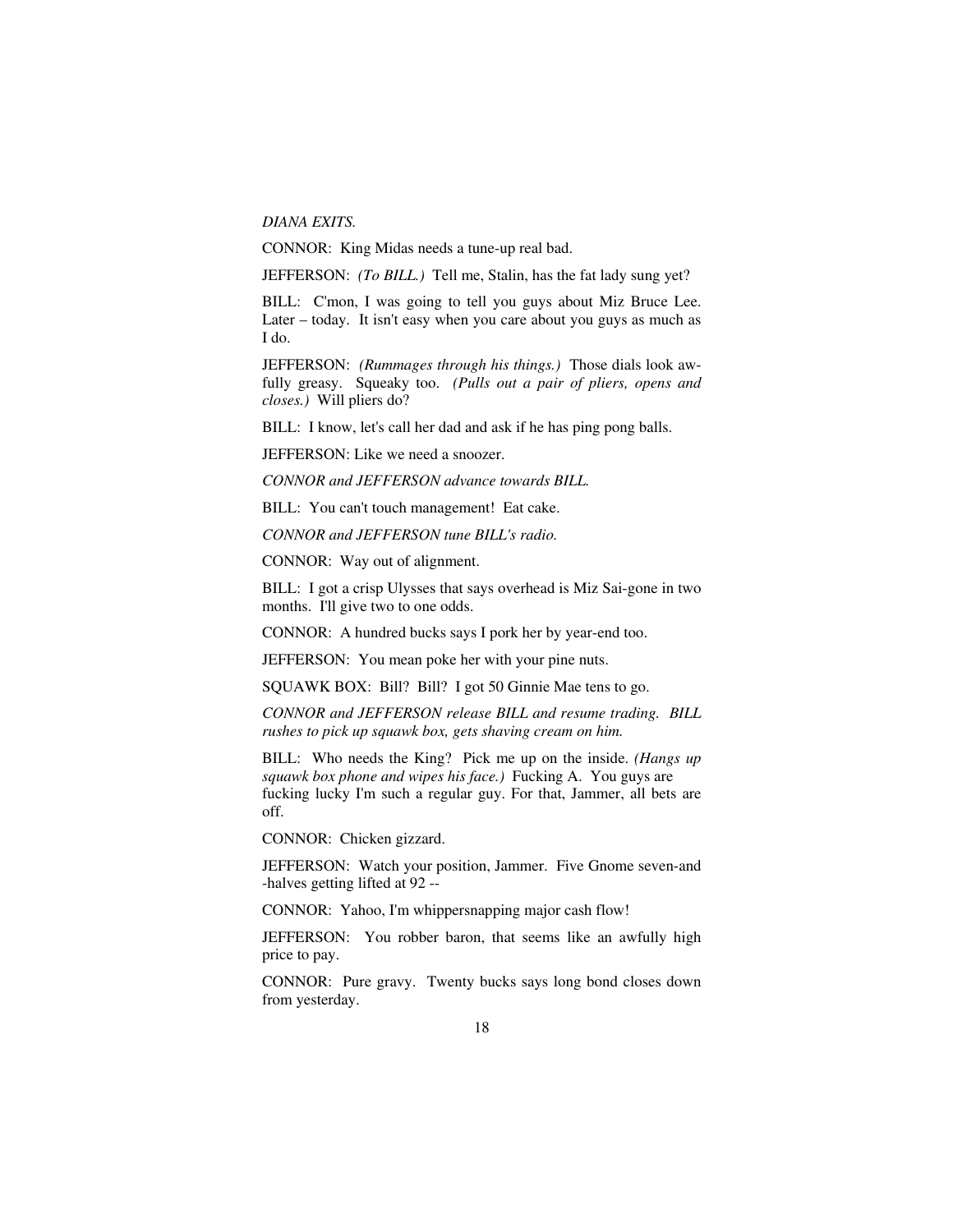JEFFERSON: Ten bucks, couple pieces of tropical fruit, and you're on.

CONNOR: *(Takes a bite out of a cheeseburger.)* Taste my profit. Mushroom gravy.

JEFFERSON: Cut it out, Jammer, don't you know you're supposed to eat bran muffins at this hour?

CONNOR: Need the protein to quiet a hangover.

JEFFERSON: You're making me ravenous. *(Pops a pill.)*

CONNOR: *(Recited like a rhyme.)* The bubble bunch. When I'm not eating breakfast, I'm eating lunch.

BLACKOUT.

END OF SCENE 2

# **SCENE 3**

*SETTING: Trading floor, February.* 

*AT RISE: DIANA is sandwiched between JEFFERSON and CON-NOR, wearing a suit with a bowtie. CONNOR slams his phone and bumps into DIANA.* 

DIANA: So, Jefferson, how did you decide to sell 50 million bonds at 97-30?

CONNOR: Something rotten has come between us, Cufflinks, and it ain't Denmark.

JEFFERSON: *(Hands DIANA a bottle.)* Here, D.K., have some Gota Kola, it's a memory herb. Stimulates circulation to the brain, increases learning ability.

DIANA: You can't ignore me forever.

JEFFERSON: Wanna bet?

CONNOR: *(Picks up phone, talks to a broker.)* Midget 8, 93 bid 94 ask. You know what I'm up to, right? *(He's daring someone to pick the right price, a 1 point spread = \$1,000 difference, which must be multiplied by the millions traded.)* 

SQUAWK BOX: Jammer, bid five million mobile home ten-and-aquarters.

CONNOR: Gotta hop. Walking brain donor calling. *(Hangs up phone with broker, picks up squawk box phone.)* Jammer, here, what zip code do these mobile homes reside in?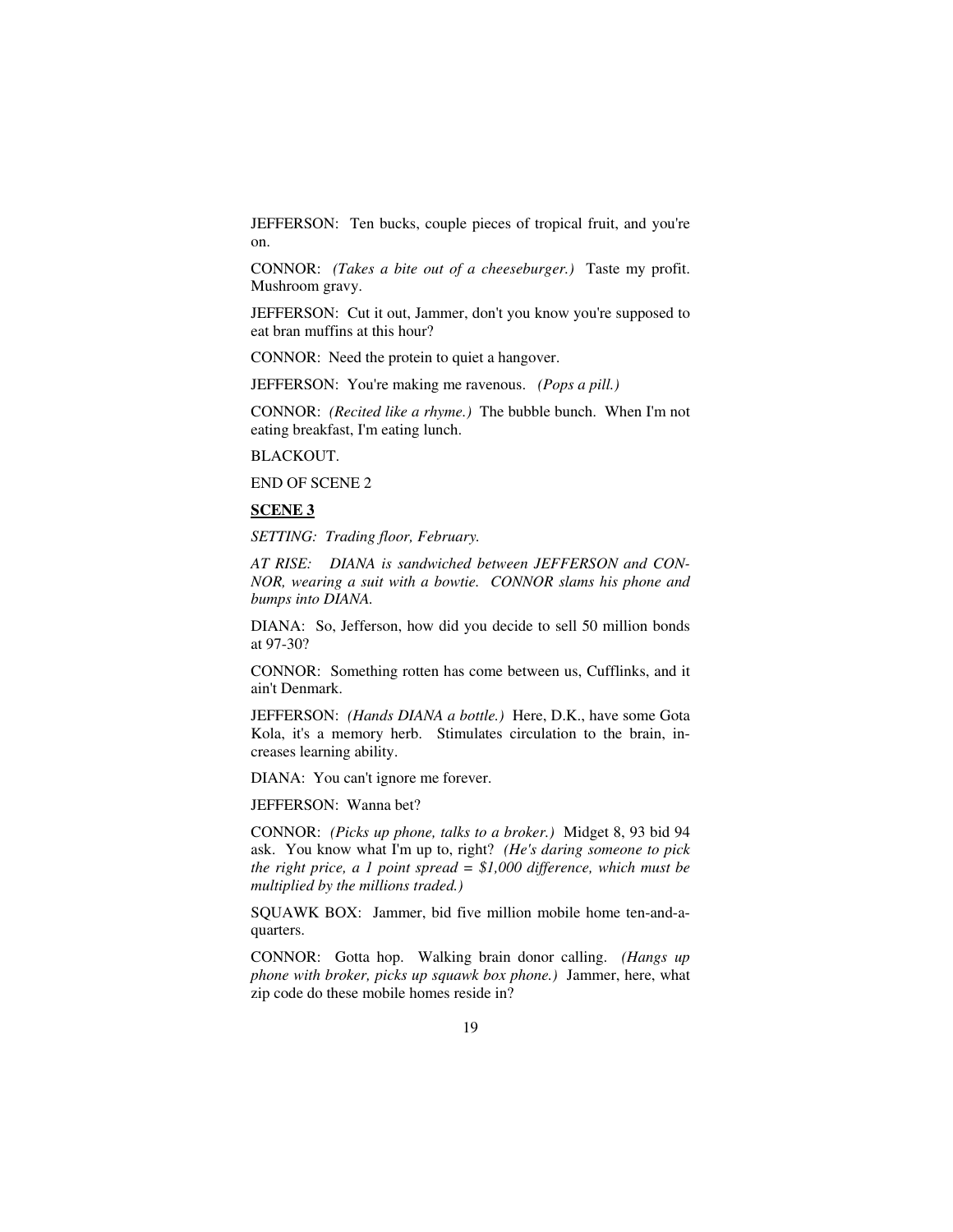SQUAWK BOX: The beautiful Sooner State where you just can't say no.

CONNOR: *(Cupping phone.)* When was the last natural disaster to strike Oklahoma? Jefferson, you're from Texas, what do you know about dust bowls?

JEFFERSON: For your information, Jammer, all cowboys don't look alike.

CONNOR: Would you quit your strapping bronco stories? Just call weather service and ask about the tornado watch.

*DIANA gets an idea and surreptitiously calls around.* 

JEFFERSON: Shit, Jammer, I'm too busy at the rodeo.

CONNOR: Be a bollweevil. *(Into Squawk Box phone.)* Your wife was pretty fucking insatiable last night, Cufflinks. Not healthy for you to work so much. I bid a whopping 93.

*JEFFERSON gives CONNOR the finger.* 

SQUAWK BOX: These are ten-and-a quarters, Jammer.

CONNOR: *(Into squawk box phone.)* Hey, bed-wetter, you're as worthless as the mobile home paper you peddle. Tornadoes love trailer parks. One act of God, I lose, the bonds are cashed in at par. You get your beefy fat commission either way.

SQUAWK BOX: Go fuck yourself, midget. At 93 you skin my customer alive.

*DIANA tries to get CONNOR's attention.* 

CONNOR: *(Into squawk box phone.)* Eat me, scrotum. *(Connor slams squawk box.)*

KENT *(V.O. over squawk box)*: Bill? Is everything under control?

BILL: Jammer, stifle it. The whole country can hear you.

SQUAWK BOX -- LONDON OFFICE: London hears you loud and clear.

SQUAWK BOX -- TOKYO OFFICE: Tokyo hears you too.

JEFFERSON: *(Taps CONNOR.)* Jammer, Andy just called on my phone, someone's lifting your offer for Midget eights.

CONNOR: Shit. That wasn't a real market. *(Into phone to broker.)* You were supposed to protect me, scumbucket! I quoted you a market wide as a diesel truck. What do you mean you had to take a leak?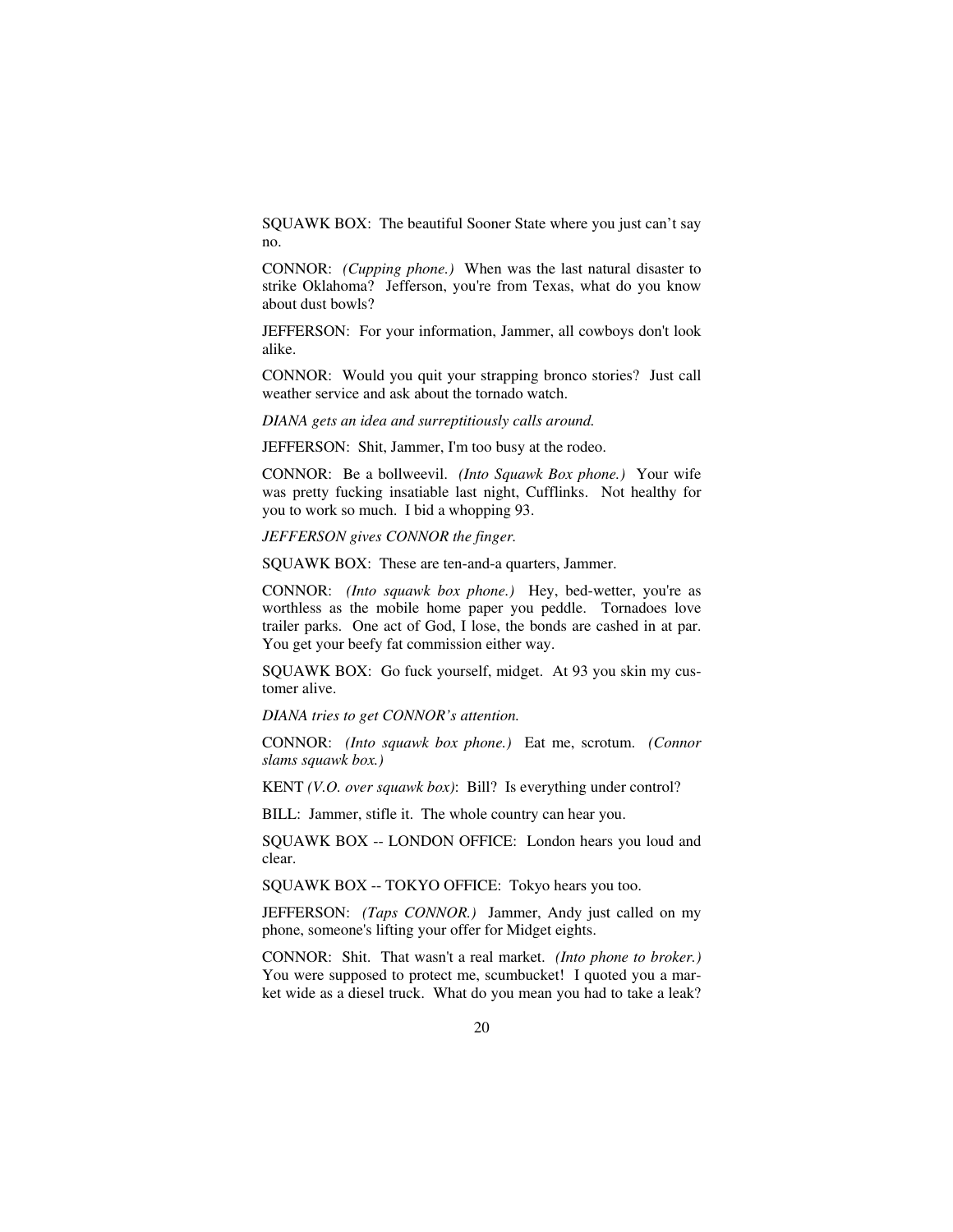# *(Slams JEFFERSON's phone.)*

KENT: *(Into squawk box.)* Bill, what's all this banging going on? Pick me up on the inside. *(Into phone to BILL.)* Order Jammer to give Don a decent bid on those mobile homes.

BILL: Aye aye, boss. *(To CONNOR.)* Jammer, upgrade Don's bid or he'll sic Kent on us.

JEFFERSON: On you, Bill. We're always covering for you.

CONNOR: Yeah, when am I gonna get some real help around here?

DIANA: Jammer, I got a –

CONNOR: D.K.!

JEFFERSON: Ask Kent. He knows how to bang. None of this fucking bullshit.

BILL: You want your radio tuned, Cufflinks?

DIANA: *(Into squawk box.)* Don, upgrade Jammer's bid to one-ohone and seven-eighths.

DON: *(V.O. squawk box)* Done. Sold ya five, woman.

CONNOR: Who said you could trade my position? *(Grabs DIANA.)*

DIANA: Jammer, I already sold the bonds at one-oh-two and an eighth. Pretty good for crap. Aren't you going to thank me for locking in a quarter profit?

CONNOR: *(Releases Diana)* You got big tits for an Asian girl.

DIANA: And you got such a big mouth for such a small dick.

JEFFERSON: Ouch! She just called you numb nuts.

DIANA: Now are we gonna trade or what?

JEFFERSON: *(Into squawk box phone, weight to approximate actress' weight.)* Salesfarce, the mortgage desk is pleased to announce the arrival of a new baby tapir. Female, approximately 110 pounds, 6 ounces, black hair, answers to the name D.K.

BILL: Jammer, I found you a devoted slave. Show the king some gratitude.

CONNOR: The test ain't over. What's the average life of my paper?

*Q and A are fired very quickly.* 

DIANA: Five-to-seven years.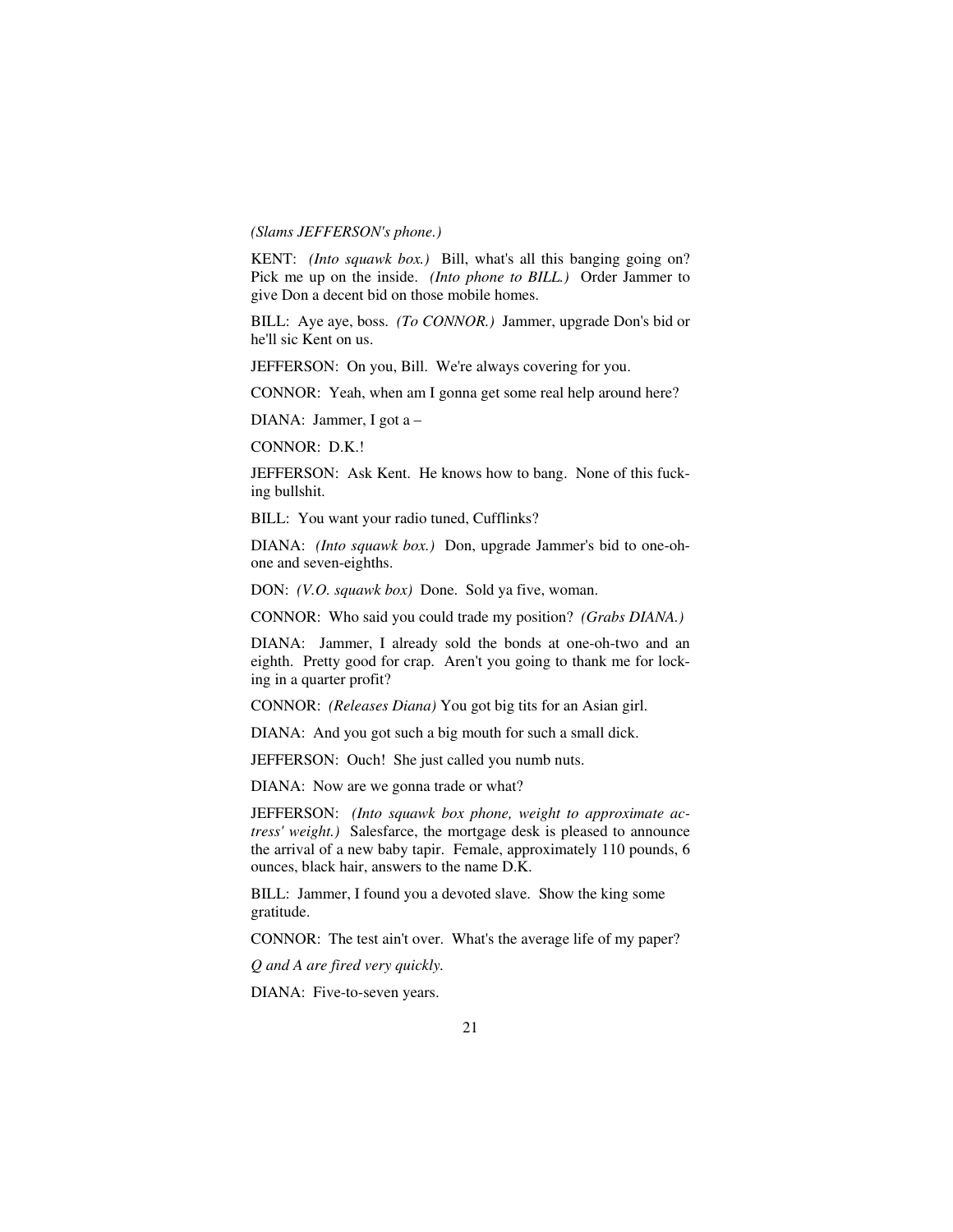CONNOR: Durable goods up or down tomorrow?

DIANA: Down is my prediction.

CONNOR: Shape of yield curve? *(Outlines shape of his kind of woman.)*

DIANA: *(Concedes the uphill road ahead.)* Steep. Very steep.

CONNOR: Explain negative convexity.

DIANA: It's what happens when I put in my contacts backwards.

JEFFERSON: Witty.

CONNOR: Nitwit, I call the jokes around here.

DIANA: It's the problem of adverse changes in duration for a mortgage-backed security, relative to the move in interest rates, which happen to be rising. *(Acknowledging Connor's increased interest in her.)* 

JEFFERSON: Impressive.

CONNOR: Let's get one thing straight, yellowtail. You freshly grated MBAs all think you're hot shit but you're nothing but cold diarrhea.

DIANA: I understand I have to eat cold shit.

CONNOR: Exactly. With a smile.

DIANA: It's just temporary. Like temporary insanity. It comes but it goes.

CONNOR: Jefferson, tell D.K. what you started at.

JEFFERSON: Lousy 21 grand. Bill started at 26. Just because we didn't have MBAs.

BILL: And went to public schools.

JEFFERSON: How much they paying you?

DIANA: Can't tell, company policy, page 12.

BILL: She makes 70 peanuts.

CONNOR: *(Shows her W-2 stub.)* Chump change, pal.

DIANA: Seven hundred fifty thousand dollars? Wow, some bonus.

JEFFERSON: That doesn't include his high falutin' salary.

CONNOR: Bill took home 13 million dollars last year and he still dresses like a used car salesman.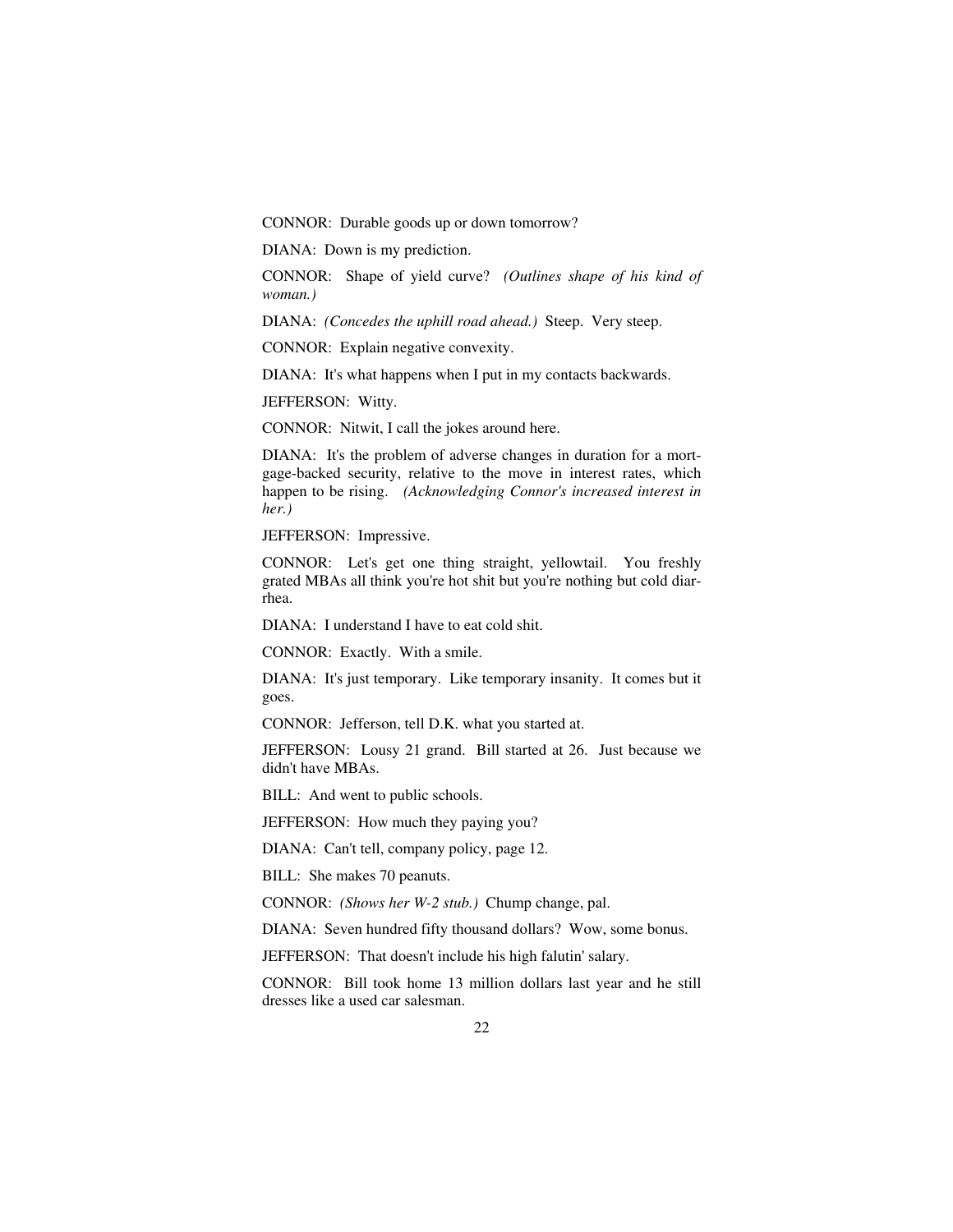BILL: Jammer! I represent the common man. Someone has to. And I don't need no fucking Harvard MBA to succeed either.

CONNOR: Common man nothing, jealous quantoid, facts are facts. You fell short so they rejected you.

DIANA: *(To CONNOR, surprised.)* You have an MBA? From Harvard?

CONNOR: You know, my parents ask me that very same question. *(Beat.)* I've set my sights on a world record profit for my product. And a 14 million dollar bonus.

BILL: *(Feeling threatened.)* Dream on, Jammer. Kings always outrank pawns. *(To DIANA.)* In every language.

JEFFERSON: Don't forget about me, guys. I work here, too, you know. Lot longer than you two field mice.

BILL: Jefferson took home a cool million dollar bonus.

JEFFERSON: One million dollars is a tidy sum. Show your seasoned trader some fucking respect.

CONNOR: Jump as high as you can before gravity kicks in and kills you. Are you a pouncer?

DIANA: A panther. 13 million dollars...Bill, show me the way.

BILL: Fuck me.

JEFFERSON: Look at D.K. lick her chops like some rabid raccoon.

CONNOR: Now what do you think of your 70 G's?

DIANA: Stale bread crumbs.

CONNOR: You're overhead. We have to deduct you from our profits. So overhead listens, never speaks unless asked. Overhead fetches coffee, orders lunch, places bets. Overhead makes copies, write tickets. *(Drops a pen, bends over to pick it up.)* Now do you still like my butt? *(Flirting begins.)* 

DIANA: I'll manage.

CONNOR: I'm a leg man myself.

DIANA: *(Shows off her legs.)* I shave.

CONNOR: Just so we understand each other.

*CONNOR tries to touch her legs, she pulls away.*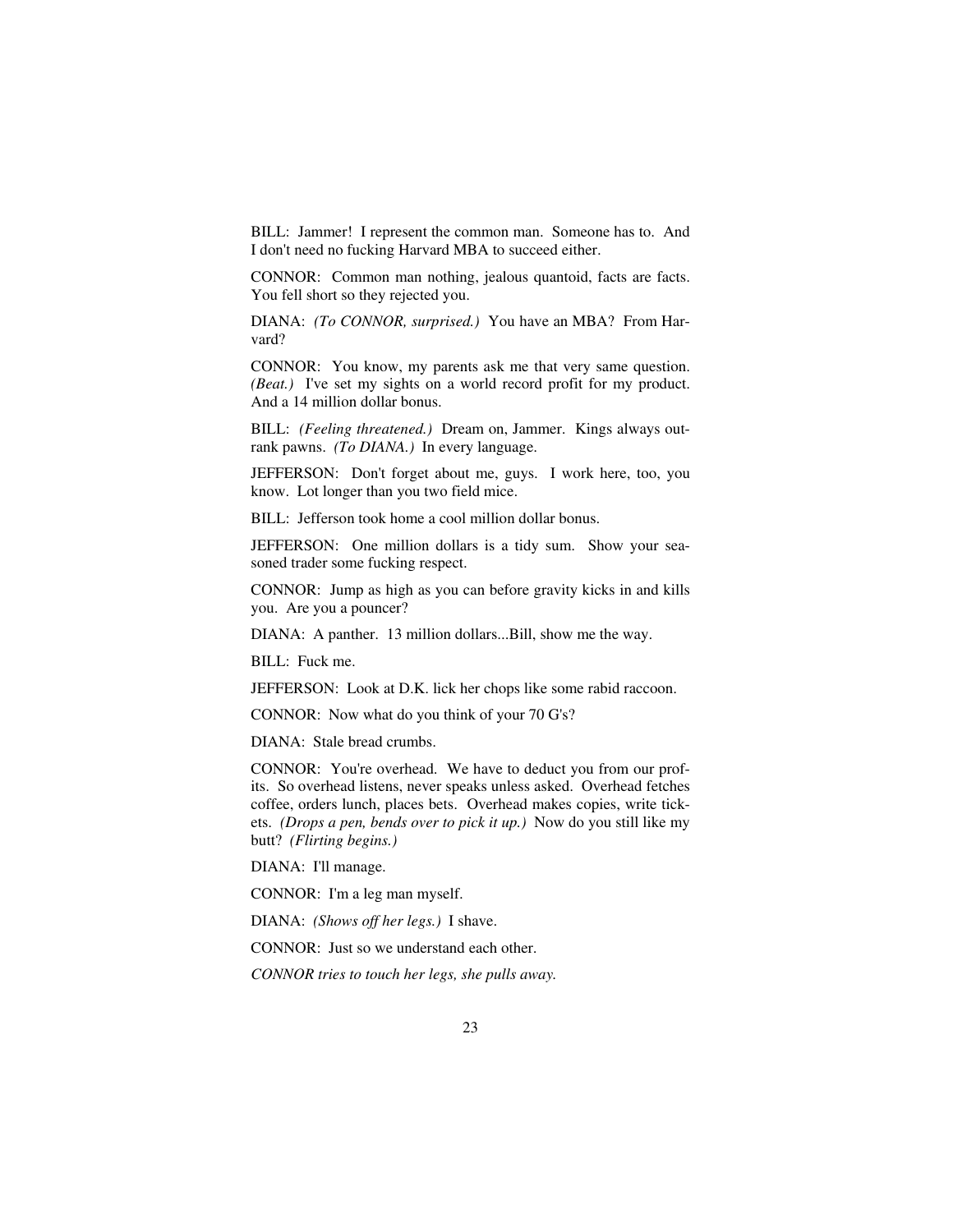DIANA: We have to maintain industry standards.

CONNOR: *(Grabs the list of "Hung like" and shows DIANA.)* You see this list? Scribble your name under "Hung like a Field Mouse."

DIANA: How do you know Ronald Reagan and James Bond are hung like tapirs?

CONNOR: Some truths are self-evident.

DIANA: That explains Margaret Thatcher.

CONNOR: You can aspire to join her.

DIANA: What about Hillary Rodham Clinton? She sure can trade.

CONNOR: No fucking way. Circumstantial evidence. Anyone would look like a tapir next to corn-fed Bill. Ready, guys? *(Cues the other guys to imitate President Bill Clinton.)* Special report, we interrupt this program to give you this special report.

CONNOR, BILL, JEFFERSON: "I feel your pain. I feel your pain."

DIANA: *(Smiling.)* Yes, sir. There you go, Jammer.

CONNOR: *(Grabs list.)* You wrote in "Don't Know"? Clever. But where's my fucking lunch, Don't Know?

DIANA: What do you want?

CONNOR: Bacon cheeseburger rare, cheese fries and a coke. You fly, I buy.

DIANA: *(Picks up phone.)* Where do you want to order from?

JEFFERSON: *(Hands DIANA a menu.)* Order from Harry's. Get me an organic vegetable plate and fresh squeezed orange juice.

BILL: Hey, nobody asked me. I want spaghetti with meatballs, garlic bread and an iced cappuccino with cinnamon sprinkles. *(Throws CONNOR a package of tube socks.)* Jammer, catch. That oughta more than cover my share.

CONNOR: Bed-wetter.

DIANA: *(Into phone.)* Harry's? I'd like to order take-out...yes, yes, and a tuna fish salad and iced tea.

BILL: Tuna fish! Jammer, Cufflinks, it's time to tune her radio. Tune the radio.

JEFFERSON: Bill, really, she's a chick fillet.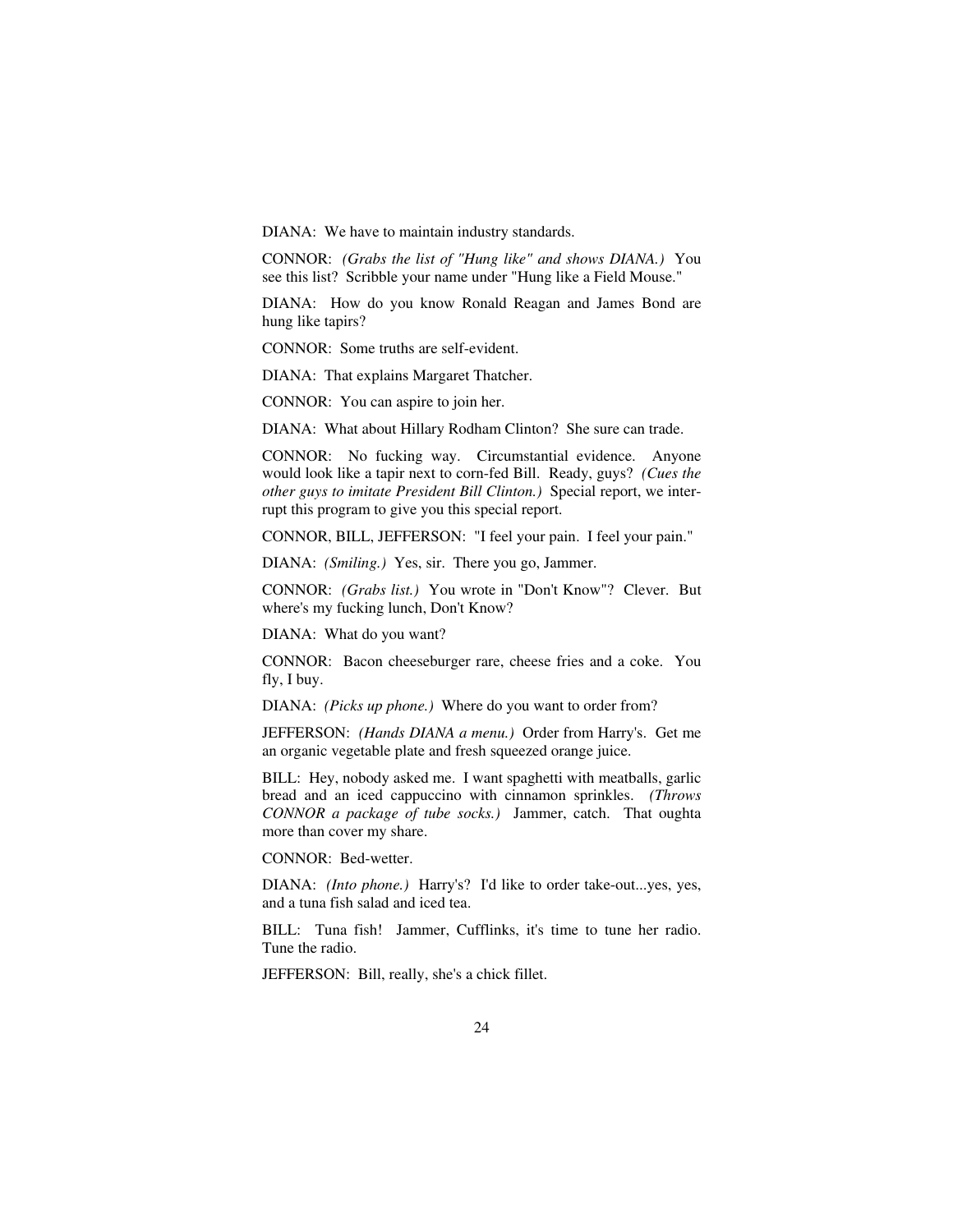BILL: *(Retrieves crumpled memo.)* Didn't you read the latest memo on sexual harassment? As of yesterday, Tapir does not discriminate.

DIANA: *(Into phone.)* Fifteen minutes? That'll be fine. *(Hangs up.)* 

BILL: My stereo receiver is in desperate need of some fine tuning.

*CONNOR and JEFFERSON grab DIANA.* 

DIANA: If you let me go, I'll treat.

*BILL's hand gets dangerously close to DIANA's breast, but does not touch.* 

BILL: I'm not used to these big knobs. Knobs you can really hold onto. Girls are so much fun.

CONNOR: The electrical impulses.

JEFFERSON: Simply shocking.

DIANA: Let me go! I'll scream.

BILL: Muffle her.

*JEFFERSON covers DIANA's mouth. BILL retrieves scissors.* 

JEFFERSON: Shut your eyes, pretend it's a quick nightmare.

*BILL twists her bowtie like a radio knob, his ear against her chest.* 

BILL: I'm turning, turning, but I can't hear any music. Complete cacophony.

DIANA: *(Speaking with her mouth covered.)* Animal.

BILL: *(Snips off her bowtie, DIANA is released.)* This is the sissy method of tuning radios. Gotcha didn't we?

DIANA: Misogynist.

BILL: You wanted to be a trader.

CONNOR: We did you a favor. It's an ugly bowtie.

JEFFERSON: Women think bowties make them men.

*CONNOR goes through DIANA's briefcase, picks up a book. DIANA tries to stop CONNOR.* 

DIANA: What are you doing?

JEFFERSON: The trading floor is no place for secrets.

BILL: Women who perspire to be men have problems with intimacy.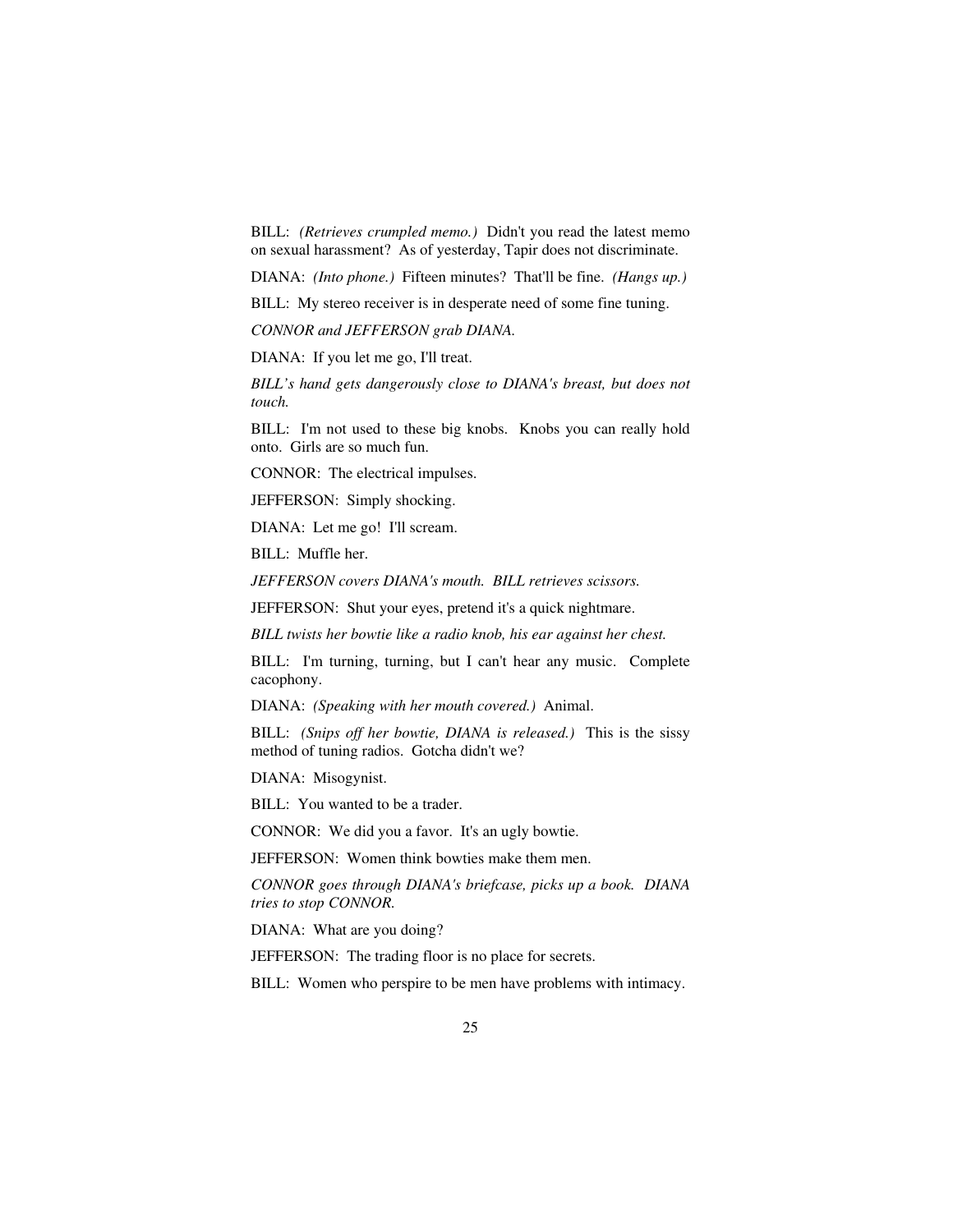CONNOR: "To be or not to be..." *(Beat.)* Willie Shakespeare, too creamy, clogs the arteries.

*CONNOR throws book in the trash.* 

DIANA: I'm gonna get you back. All of you.

CONNOR: Yes! Can't wait. I'll help you outwit them.

BILL: You mad, D.K.? You gonna cry? Gonna quit?

JEFFERSON: Go shopping? Try a new diet?

DIANA: Hell no. I'm not afraid of you.

BILL: Guess she doesn't like us any more.

JEFFERSON: Maybe we better check her pulse.

BILL: This is why it's no fun to have a woman on your team. Can't take a fucking prank.

CONNOR: I'm starving. Where's my fucking lunch?

DIANA: I'm going!

CONNOR: *(Hands DIANA a cigar.)* A Cuban cigar for your troubles.

JEFFERSON: Aw D.K., we're really a bunch of nice –

BILL: Hungry –

JEFFERSON: Carnivores.

CONNOR: The kind you take home to mom and dad.

BILL: Tapirs.

*The MEN growl as DIANA EXITS. FADE OUT.* 

END OF SCENE 3

# **SCENE 4**

*SETTING: Trading floor, March, around 5:30 PM.* 

*AT RISE: End of a highly profitable trading day. DIANA, BILL, JEFFERSON and CONNOR are ecstatic.* 

JEFFERSON: We sure banged the buck today. I'm going to purchase me a Mercedes convertible.

BILL: Buttfucking incredible. I'm up 200 grand on the day. Time for hot chicks and ouzo. How's bayou, Jammer? Shall we summer again in Southampton?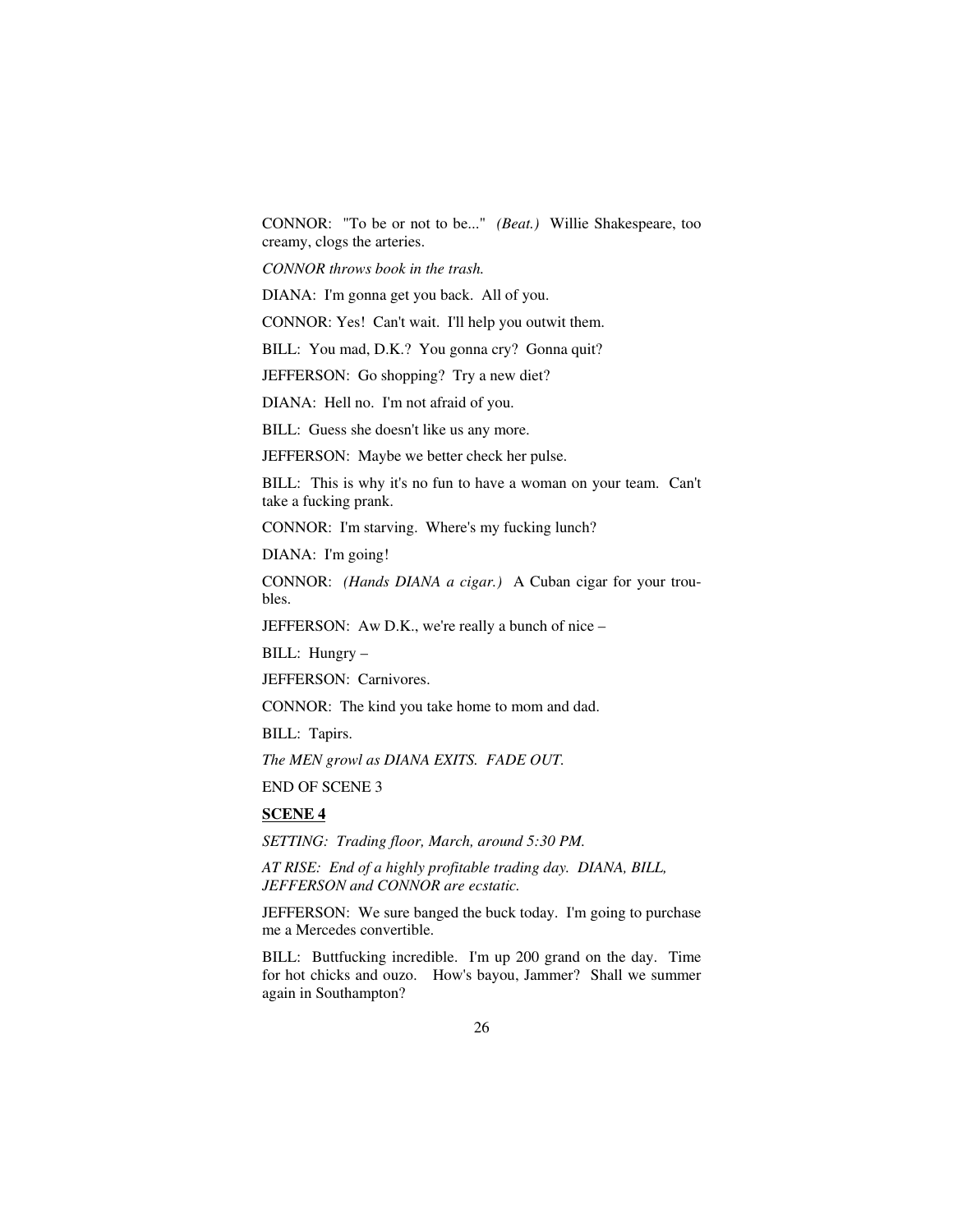CONNOR: Slam festival. D.K., we're fucking awesome.

BILL: Show us how we whippersnapper major cash flow. Please, Jammer.

CONNOR: For the King of Fixed Income. *(Bangs his groin against the back of a chair or desk, or against wall.)* Was it as good for you as it was for me?

DIANA: You guys are so barbaric.

JEFFERSON: What are you going to buy, D.K.?

DIANA: I need so much that I don't know where to start.

CONNOR: Yup, she wants to slam dunk like us.

*BILL passes out cigars, hesitates briefly before giving one to DIANA.* 

BILL: Reward yourself with the black market.

CONNOR: No one else will.

BILL: D.K., give yours to your boyfriend, or your whatchacallit, "domestic partner."

DIANA: What do you mean?

BILL: You got a pork chop?

DIANA: I date a bay of pigs.

BILL: How come I never meet your alleged pork chops?

DIANA: Simple, they wouldn't like you.

BILL: That's what I mean.

CONNOR: All the heavy hitters inhale.

DIANA: Show me how to smoke.

*CONNOR clips off the end and lights the cigar for her.* 

CONNOR: Look at her suck on it. Snowpea can't wait to get cancer.

JEFFERSON: D.K., remember to bring me some ginseng and those funky Chinese herbs that preserve youth, increase potency and prolong life.

DIANA: Then why do you smoke?

JEFFERSON: The key is to always cover yourself. When I drink alcohol, I order a cocktail with fruit juice. This way I break even.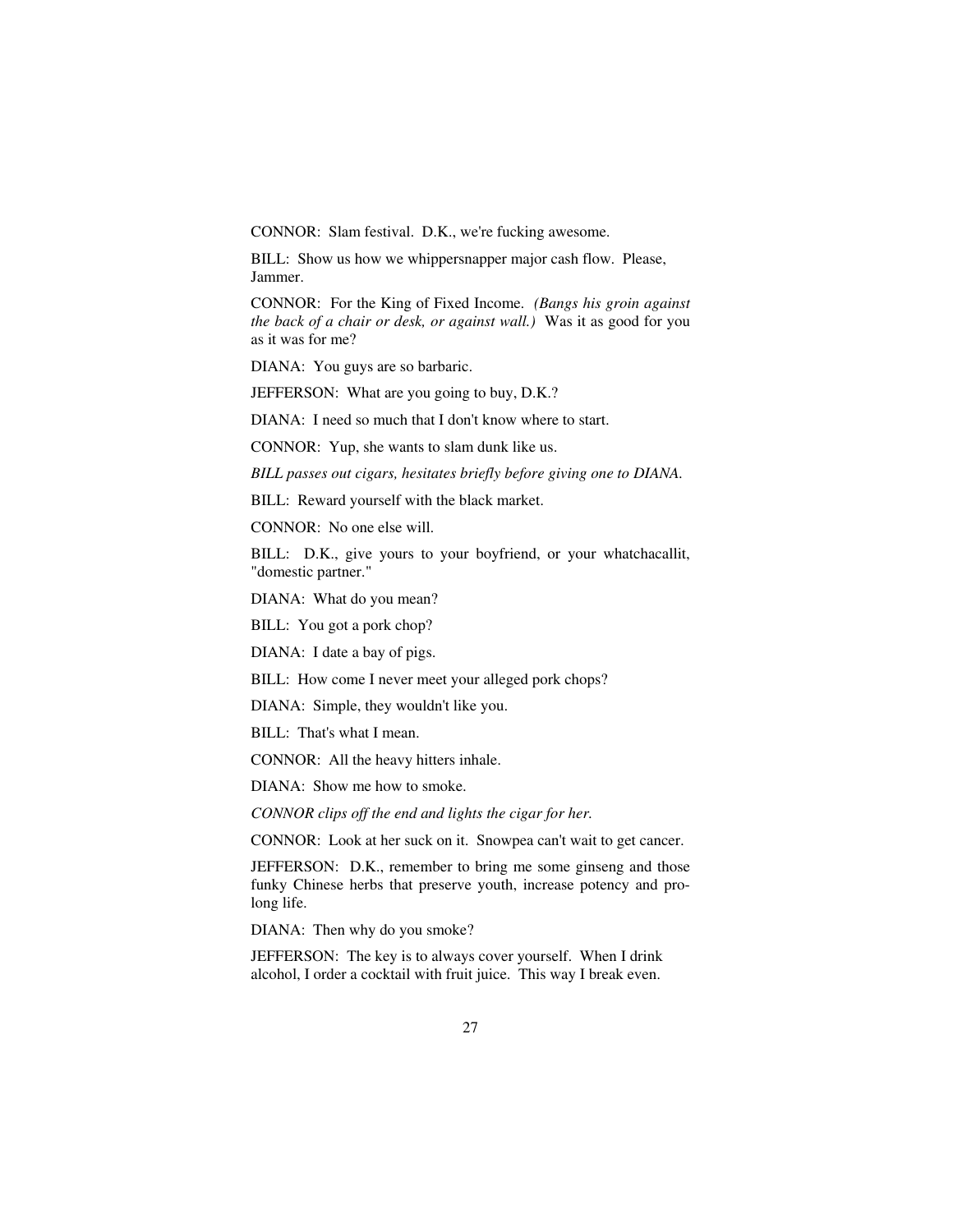SQUAWK BOX: Mortgage desk, please extinguish your cigars immediately. Tapir is a smoke-free environment.

#### *EVERYONE extinguishes cigars.*

DIANA: *(Relieved.)* Great cigar, but the law's the law.

BILL: I make 13 million dollars. Those alfalfa sprouts have no respect.

CONNOR: Let's brand those cows. Tune some radios.

BILL: *(Retrieves extinguished cigars.)* And we will. Tonight. We'll takeover our city. Start off with three-pound steaks and lobsters, couple bottles of Amarone. Play a few rounds of Truth or Dare. Pick up some hot chick fillets with front row basketball tickets.

JEFFERSON: Can't pull an all-nighter. Turns you into a raisin overnight. Raisins are boxed and shelved. Besides I want to see my wife and kid.

BILL: Cufflinks here is pussywhipped.

JEFFERSON: Hey, every time you guys take a leak, you're shaking hands with the unemployed. We'll see who comes in grinning doublewide tomorrow.

BILL: Let's split.

CONNOR: I haven't finished checking my trades.

BILL: The King demands we storm the city.

DIANA: I'll go out with you.

BILL: Why are you here at my firm? Why don't you go back wherever you came from? Why me?

DIANA: I'm from America.

CONNOR: *(Wiping and blowing his trading ledger.)* Shit! Market bounced all over the place, but no fucking way I sold bonds this cheap.

*(Shows DIANA.)*

DIANA: Simple. Wrong handle. D.K. it.

CONNOR: I already OK'd it, on tape twice.

JEFFERSON: Quantos, amigo?

CONNOR: Sixty grand I'll have to swallow in a single gulp.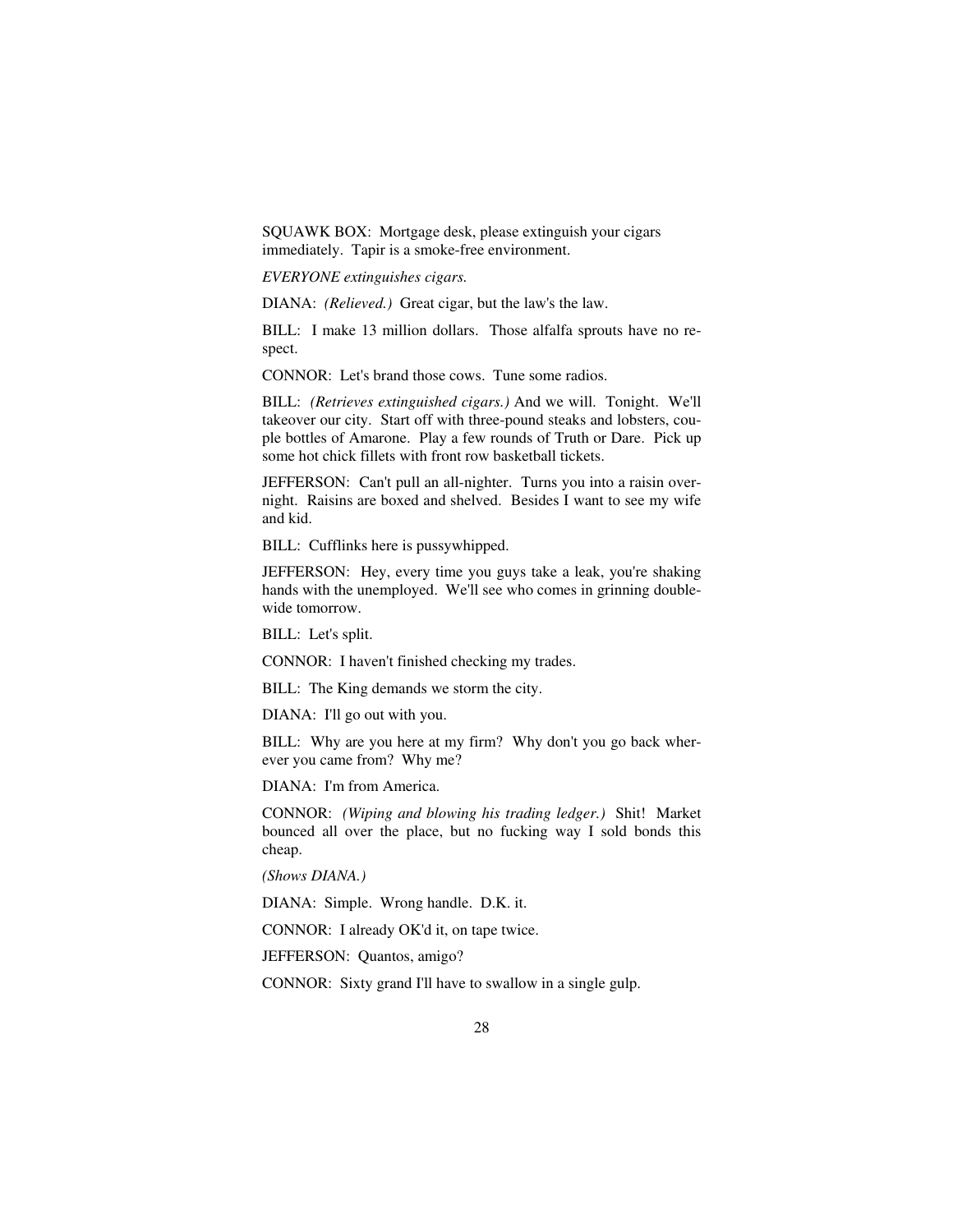BILL: Damn it, Jammer, you constipate me.

CONNOR: See this brown spot? What I think happened here is D.K. spilled some coffee on my ledger but I OK'd it because I trusted her numbers.

DIANA: Impossible. I never forage on or over your ledger. Ask Jefferson.

JEFFERSON: Oh no, as far as I'm concerned, you both exceed the recommended daily allowance for caffeine.

CONNOR: Snowpea, I'm not blaming you, Heaven knows we need our double espresso. It's not like Kent's going to fire us over 60 K.

BILL: That's why you can't trade with a chick fillet. Sooner or later she sends you up in flames. *(To DIANA.)* Fucking Beatrice.

DIANA: *(Feels persecuted, sighs, grabs CONNOR's ledger, picks up phone, calls a broker.)* We got a problem with your fingerprints on it. Know that trade for 58 million dwarf nines? Wrong handle, it's 97 not 96. Why did Jammer OK the trade? Probably isn't used to my writing yet.

JEFFERSON: She's becoming one of us. Kafka's metamorphosis. One big giant cockroach coming up.

DIANA: *(Into phone.)* We're supposed to protect Jammer, not gouge him, you brain-dead beat off. Name's D.K. and I D.K. you. Sixty grand is a lot to digest, but you can't exploit a fucking trainee. That's unethical. No we won't split the difference. You can't talk to Jammer 'cuz you're in the goddamned box. Well, fuck you too.

CONNOR: Good with details. Very diplomatic. I think I'll keep her.

DIANA: *(Still into phone.)* How much did you make in commissions off us last year, you bloodsucking leech? And your bonus? Of course we'll throw you some juicy T-bone steaks tomorrow. You're welcome. One more thing. Call us a couple limos for the whole night, fully stocked. Sure, join us if you want to play. *(Hangs up, EVERY-ONE is still watching her.)* Do I look like your mother? C'mon, guys, tidy up!

BILL: You shouldn't pick up our bad habits. Makes you unfeminine. Beastly. Really, what would your pork chop say?

DIANA: We're tapirs first.

CONNOR: You were great, partner.